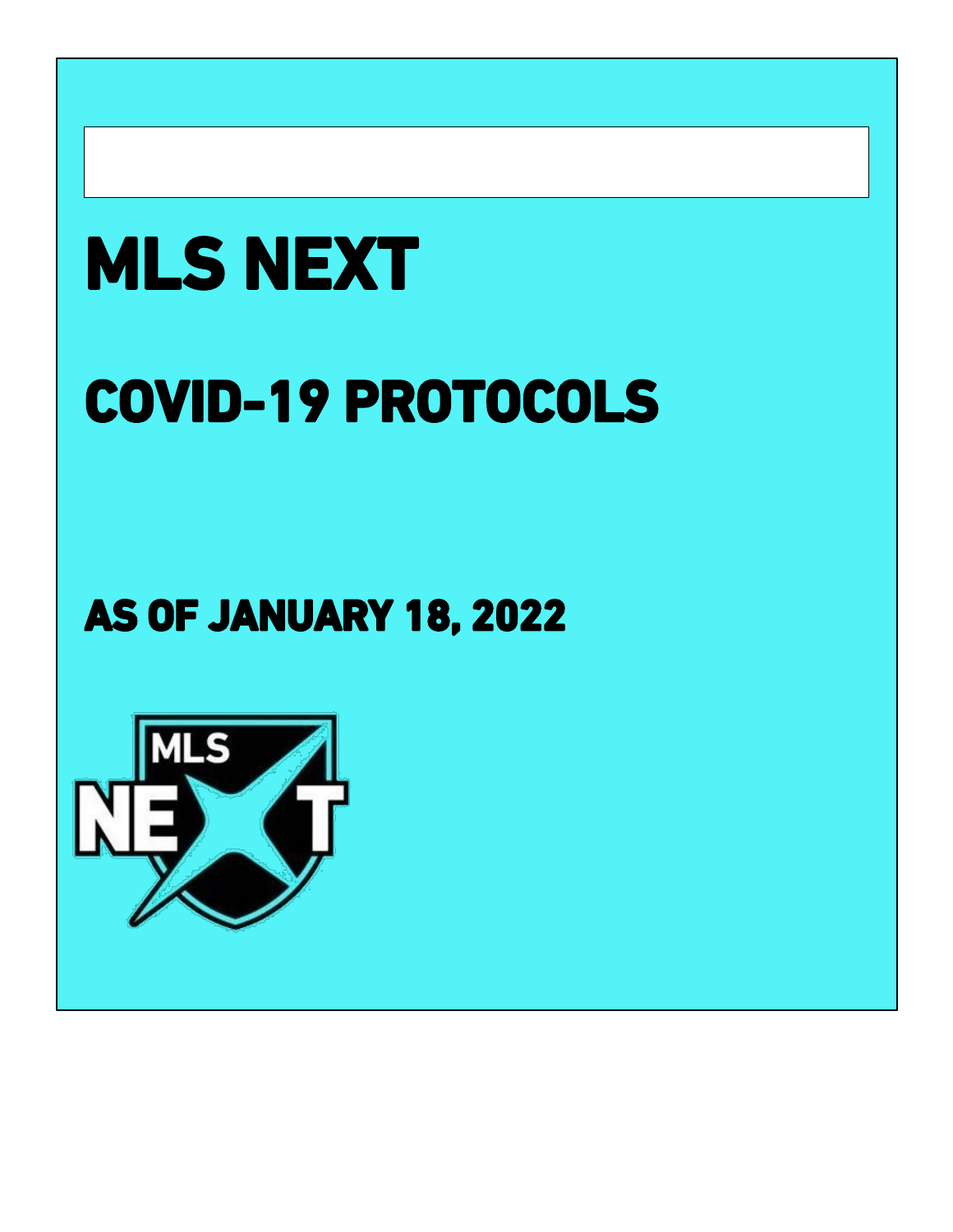#### **TABLE OF CONTENTS**

| D. INDOOR TRAINING. |  |  |  |  |  |
|---------------------|--|--|--|--|--|
|                     |  |  |  |  |  |
|                     |  |  |  |  |  |
|                     |  |  |  |  |  |
|                     |  |  |  |  |  |
|                     |  |  |  |  |  |
|                     |  |  |  |  |  |
|                     |  |  |  |  |  |
|                     |  |  |  |  |  |
|                     |  |  |  |  |  |
|                     |  |  |  |  |  |
|                     |  |  |  |  |  |
|                     |  |  |  |  |  |
|                     |  |  |  |  |  |
|                     |  |  |  |  |  |
|                     |  |  |  |  |  |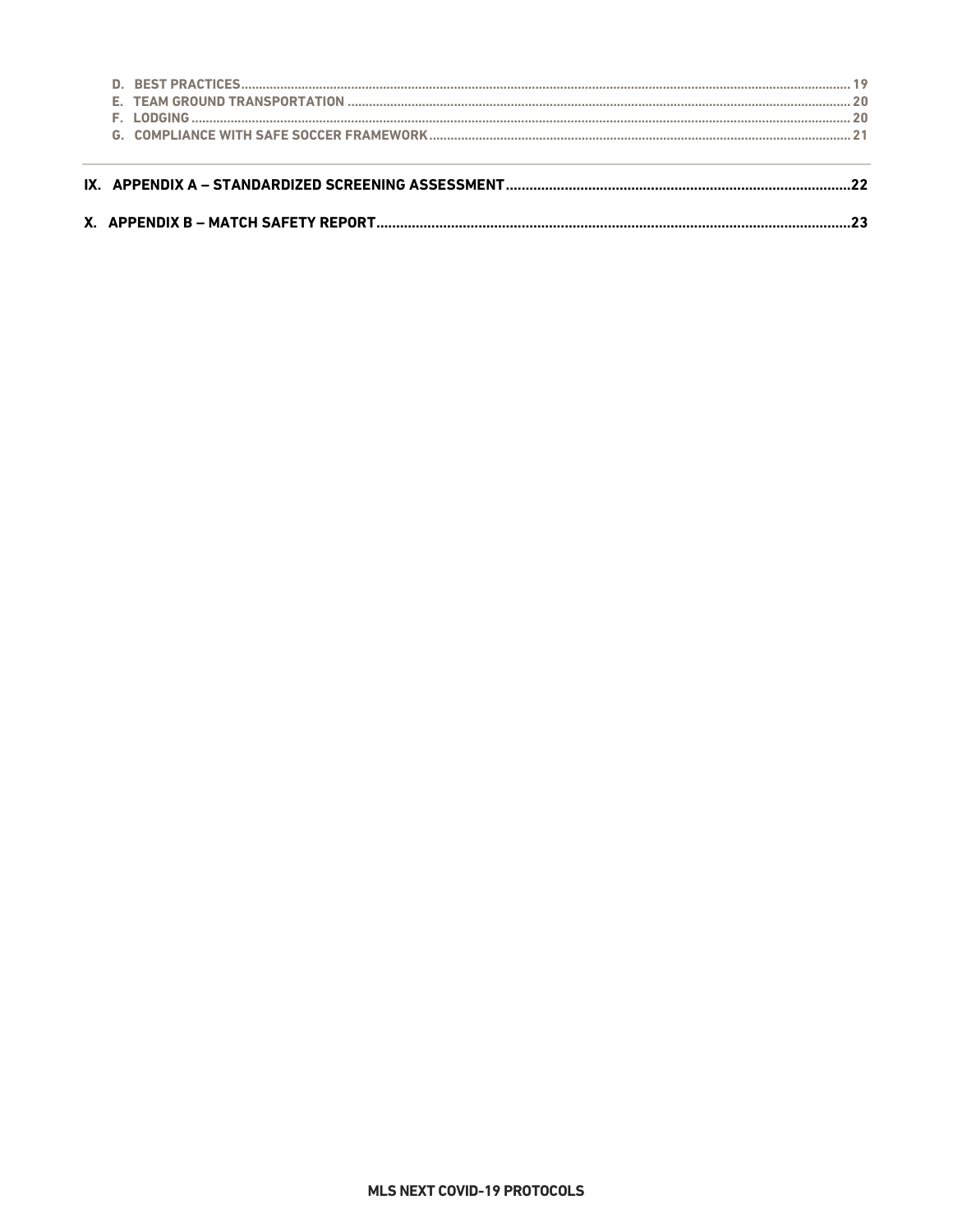#### <span id="page-3-0"></span>**I. OVERVIEW**

This document outlines MLS NEXT's guidance for member clubs (each, a "**MLS NEXT Club**" or a "**Club**") in their operation with respect to the novel coronavirus SARS-CoV-2 and any resulting disease (together with any mutation, adaptation, or variation thereof, "**COVID-19**").

These protocols are part of the MLS NEXT Rules, as defined in the MLS NEXT Rules and Regulations. Capitalized terms not defined herein shall have the meaning ascribed to them in the MLS NEXT Rules and Regulations. Note that this guidance is in addition to – and does not supersede – any restrictions and other guidance or regulations provided by governmental authorities (e.g., county, state, province)**, and you must consult with, and abide by, the applicable restrictions and other regulations in your location**. At a minimum, applicable local health regulations must permit groups of a sufficiently large number to gather to allow for play to occur.

*Parents and guardians should read this document carefully, be thoroughly aware of all safety recommendations and guidelines, and ensure that their family follows all applicable directives.*

#### <span id="page-3-1"></span>**A. Core Principles**

This Protocol is based in part on the U.S. Soccer Federation's PLAY ON Initiative (see below for further information) and guidance from the Centers for Disease Control and Prevention ("CDC"), Public Health Agency of Canada ("PHAC"), and other infectious disease experts. There are certain core principles that consistently apply to all participants (coaches, players, instructors, administrators) throughout:

- **Physical/Social Distancing Measures**: Maintaining a distance of at least 6 feet (2 meters in Canada) whenever possible between individuals who are not fully vaccinated before and after training sessions and matches, and during training sessions where possible, in accordance with applicable [CDC](https://www.cdc.gov/coronavirus/2019-ncov/prevent-getting-sick/social-distancing.html) or [PHAC](https://www.canada.ca/en/public-health/services/publications/diseases-conditions/social-distancing.html) guidelines. Individuals who are fully vaccinated are also encouraged to be cautious due to the potential for breakthrough infections.
- **Face Masks:** Face masks must be worn consistent with all applicable local or state/provincial regulations, and are otherwise nonetheless required in certain circumstances as set forth herein. Even where face masks are not required, individuals are encouraged to consider use of face masks to avoid infection. Face masks should cover the nose and mouth, be breathable, consist of material that is multiple layers (including, where possible or otherwise required, masks that are medical grade (i.e., ASTM-rated), N95 or KN95), and follow applicable [CDC o](https://www.cdc.gov/coronavirus/2019-ncov/prevent-getting-sick/diy-cloth-face-coverings.html)r [PHAC](https://www.canada.ca/en/public-health/services/diseases/2019-novel-coronavirus-infection/prevention-risks/about-non-medical-masks-face-coverings.html) guidelines. The CDC and PHAC recommend against the use of gaiters, masks with an exhalation valve, or face shields (as replacements for face masks).
- **Quarantine and Isolation Measures** Individuals exposed to or infected with COVID-19 must quarantine/isolate in accordance with applicable [CDC](https://www.cdc.gov/coronavirus/2019-ncov/if-you-are-sick/index.html) or [PHAC](https://www.canada.ca/en/public-health/services/publications/diseases-conditions/covid-19-how-to-isolate-at-home.html) guidelines and all applicable local or state/provincial regulations (see Section III.B. of this Protocol).

*Please note: If a player tests positive for COVID-19, the Club will treat all teammates and staff that have trained or played with such player (i.e., in small group or full-team training, or in matches) in the two (2) days prior to the onset of symptoms (or test specimen collection for asymptomatic cases) as "close contacts." At this time, the CDC does not recommend differential determinations of close contacts for those using face masks.*

*Testing using reverse transcription polymerase chain reaction ("RT-PCR"), the Cue COVID-19*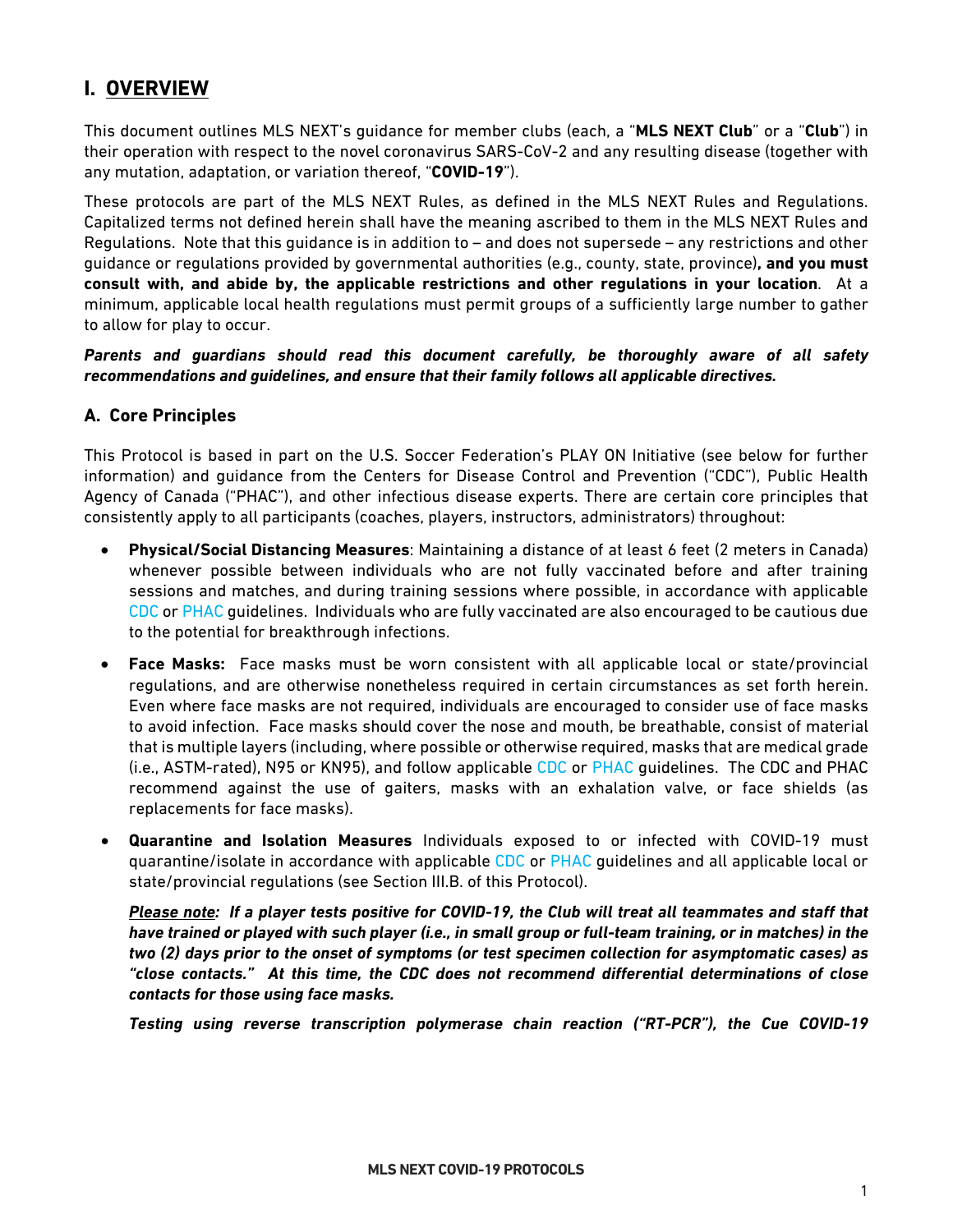*Diagnostic Test, or Lucira's molecular in vitro diagnostic test (the "Lucira Check It")[1\(](#page-4-3)collectively, the "Approved Molecular Tests") is recommended for all such close contacts at least two (2) days following exposure and preferably five (5) to seven (7) days following exposure. Those who test positive should be managed as confirmed COVID-19 cases, while those close contacts who test negative and are asymptomatic still must quarantine away from the Club for at least five (5) days following their last possible exposure, except close contacts who are fully vaccinated (and boosted, where eligible) or were previously diagnosed with COVID-19 within the last three months are exempt from the quarantine (see Subsection III.B, below). This may result in your Club ceasing all team activities for that period of time.*

As a reminder, participation is a personal choice, and each individual should decide for himself or herself whether or not he or she wishes to engage in team activities, whether in a small group or full team environment. Individuals who are not comfortable due to COVID-19 concerns should not be urged to participate or have adverse actions taken against them as a result of their decision. Club coaches are responsible for communicating directly with all players and parents/guardians about the safety policies in place, including updates to protocols as they occur, and work together in an effort to protect against the spread of COVID-19.

#### <span id="page-4-0"></span>**B. Safe Sport / Safe Soccer**

It is important for all parents and guardians, along with Club coaches, staff and volunteers to remain vigilant and ensure a playing environment for children that is free of emotional, physical and sexual abuse and misconduct. As was the case prior to the COVID-19 pandemic, MLS NEXT Clubs must continue to follow U.S. Soccer's [Safe Soccer Framework.](https://www.safesoccer.com/)

#### <span id="page-4-1"></span>**C. Additional COVID-19 Response Resources**

Club players and parents are encouraged to refer to the following publicly available resources:

- United States Soccer Federation
	- o [PLAY ON Initiative](https://www.ussoccer.com/playon#overview)
	- o [Phase I](https://www.ussoccer.com/playon/guides/phase-1-grassroots)
	- o [Phase II](https://www.ussoccer.com/playon/guides/phase-2-grassroots)
	- o [Phase](https://www.ussoccer.com/playon/guides/phase-3-grassroots) III
	- o [Indoor Considerations](https://www.ussoccer.com/playon/guides/indoor-considerations)
- Canada Soccer Association
	- o [CSA Return to Play](https://returntoplay.canadasoccer.com/)
		- o [Ontario Soccer](https://www.ontariosoccer.net/returntoplay)
		- o [BC Soccer](https://bcsoccer.net/return-to-play-information)
		- o [Soccer Québec](https://soccerquebec.org/ressources-covid-19/)

#### <span id="page-4-2"></span>**II. GENERAL HYGIENE**

The following hygiene requirements apply through all phases of our return to play.

<span id="page-4-3"></span>As of this publication, the Lucira Check It is only approved for use in the United States. MLS NEXT Clubs, when located in Canada or other countries outside the United States, may not use the Lucira product as an Approved Molecular Test.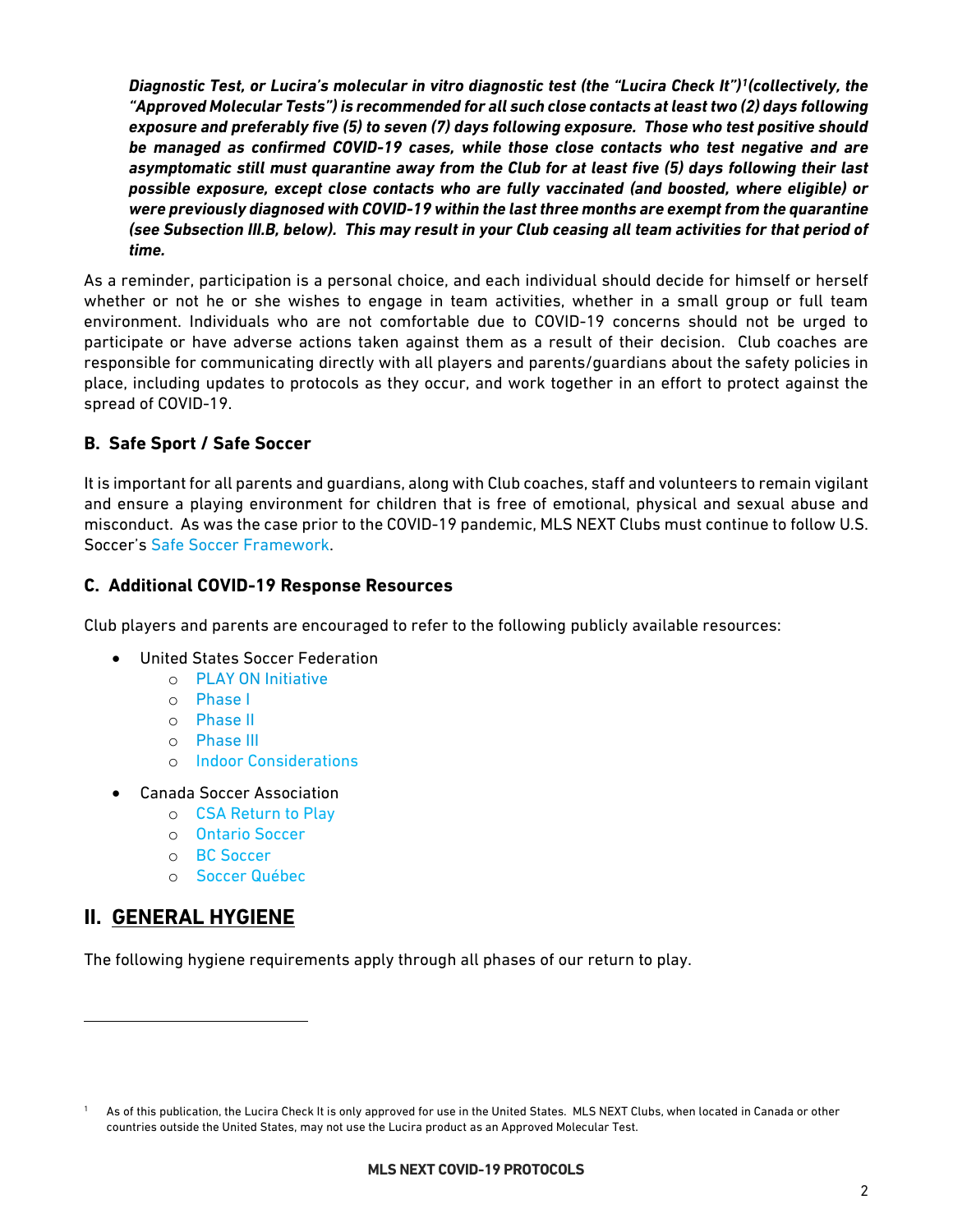#### <span id="page-5-0"></span>**A. General Health**

- If you are sick or have symptoms of an illness:
	- o Stay home, regardless of what is causing your illness and contact your primary care physician.
	- $\circ$  If you are confirmed or suspected to have COVID-19, contact your primary care physician and immediately practice isolation measures in accordance with applicable [CDC](https://www.cdc.gov/coronavirus/2019-ncov/if-you-are-sick/isolation.html) or [PHAC](https://www.canada.ca/en/public-health/services/publications/diseases-conditions/covid-19-how-to-isolate-at-home.html) guidelines, all applicable local or state/provincial regulations, and Section III.B of this Protocol.
	- $\circ$  To discontinue isolation and return to team activities, you must obtain appropriate clearance from your primary care physician and comply with any applicable local public health instruction.
- If you have been in close contact with someone who is suspected or confirmed to have COVID-19, including family members, colleagues, classmates or friends, practice quarantine measures in accordance with applicable [CDC](https://www.cdc.gov/coronavirus/2019-ncov/if-you-are-sick/quarantine.html?CDC_AA_refVal=https%3A%2F%2Fwww.cdc.gov%2Fcoronavirus%2F2019-ncov%2Fif-you-are-sick%2Fquarantine-isolation.html) or [PHAC](https://www.canada.ca/en/public-health/services/diseases/2019-novel-coronavirus-infection/health-professionals/interim-guidance-cases-contacts.html) guidelines, all applicable local or state/provincial regulations, and Section III.B of this Protocol.
- Parents must communicate with the Club and coach to disclose if their child has had any possible exposure to COVID-19, either inside or outside of the team, training or Club environment, if the child is experiencing potential symptoms of COVID-19, or if the child has tested positive for COVID-19.

#### <span id="page-5-1"></span>**B. General Hygiene Measures**

- Avoid touching your eyes/mouth/nose as much as possible.
- Wash your hands, or use hand sanitizer, often.
	- o Use soap and water for a minimum of twenty (20) seconds.
	- $\circ$  When soap and water is not available, use hand sanitizer that contains at least 60% ethanol (preferably 70% isopropanol) to disinfect hands.
- Cover your mouth and nose with your bent elbow or tissue when you cough or sneeze.
	- o Follow with washing or sanitizing your hands.
	- o Dispose of tissues in a sealed trash can.
- Avoid spitting and coughing (including goalkeepers into their gloves).
- Remain up to date with vaccinations, including the flu vaccine.
- Wear face masks consistent with all applicable local or state/provincial regulations.

#### <span id="page-5-2"></span>**C. Physical Interaction**

- Maintain physical/social distancing measures (as described herein).
- Avoid activities involving high levels of group interaction (e.g., team huddles), particularly when involving individuals who are not fully vaccinated.
- Avoid general physical interaction including hugging or "high fives," particularly when involving individuals who are not fully vaccinated.
- Participants and any additional persons on site (employee, volunteer, parent) who are not fully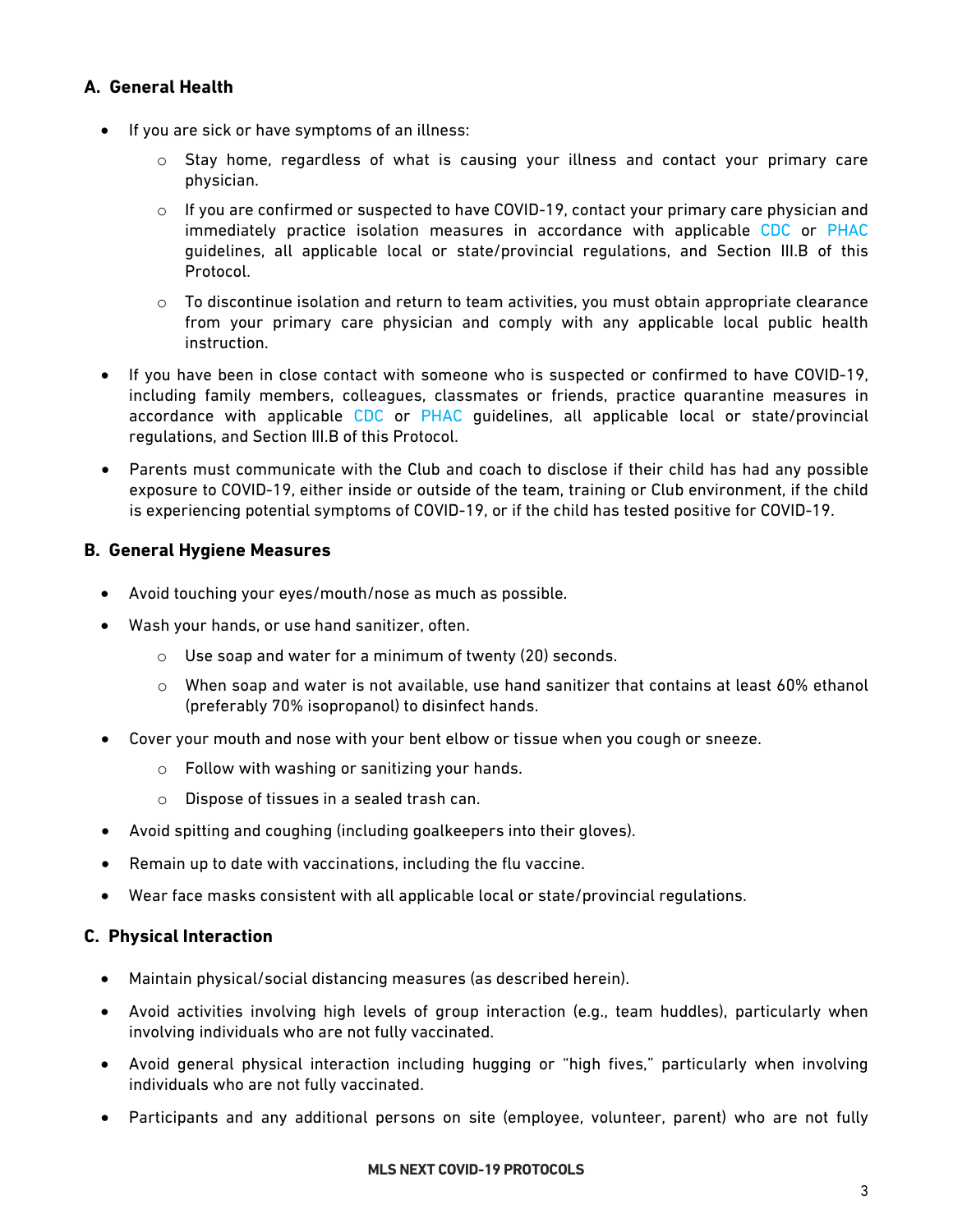vaccinated and up-to-date on boosters should avoid close contact and maintain physical/social distancing.

• Distance yourself from anyone exhibiting signs of sickness, including but not limited to COVID-19 [related symptoms.](https://www.cdc.gov/coronavirus/2019-ncov/symptoms-testing/symptoms.html)

#### <span id="page-6-0"></span>**D. Equipment & Training Gear**

- Where possible, use individual equipment.
	- $\circ$  Do not share personal equipment or gear (e.g., water bottles, gloves, bibs (use of which is discouraged), towels, flags, etc.).
	- $\circ$  Soccer balls may be shared, but coaches and players should try to avoid touching balls with their hands when unnecessary.
	- o See Section IV (Team & Individual Equipment) of this Protocol for further details.
- Disinfect sports or exercise equipment after each training session and match.
- Wash all personal gear at home after each training session and match.

#### <span id="page-6-1"></span>**III. COVID-19 CONSIDERATIONS AND PREPARING FOR TRAINING / MATCHES**

These practices address exposure to COVID-19 and the Club's and players' advance preparation for each training session and match. Note that the same standards should apply to all Club coaches, staff and volunteers, except to the extent otherwise provided by applicable law, rule or regulation. MLS NEXT applies the same standards for match officials and administrators attending matches.

#### <span id="page-6-2"></span>**A. Emergency Action Plans**

Each Club must develop, establish, and implement an Emergency Action Plan ("EAP") that addresses the steps that will be taken in the event that any player, staff or other individual at a Club facility or event tests positive for or reports symptoms of COVID-19. The EAP must include the designation of the Workplace Health Coordinator (see below) who should be contacted in such circumstances.

The Club must ensure that the following measures are in place:

- Use of a Standardized Screening Assessment (see Subsection III(C), below) for individuals attending training or matches.
- Exit plan for individuals who become symptomatic while at the Club facility and that reduces, to the extent possible, contact between such individuals and other attendees.
- Individuals who become symptomatic must immediately put on a face mask (if not already worn), perform hand hygiene and be physically separated from others.
- Processes to clean and decontaminate an infected individual's prior locations and provide appropriate care that permits the individual to remain in strict isolation as much as possible.
- Availability of face masks and other appropriate personal protective equipment for any individual caring for or assisting an infected person.
- Ability to monitor that a physician has determined it is appropriate (in consultation with local public health authorities in Canada) for an infected individual to return to work or training/competition with the Club prior to reintegration.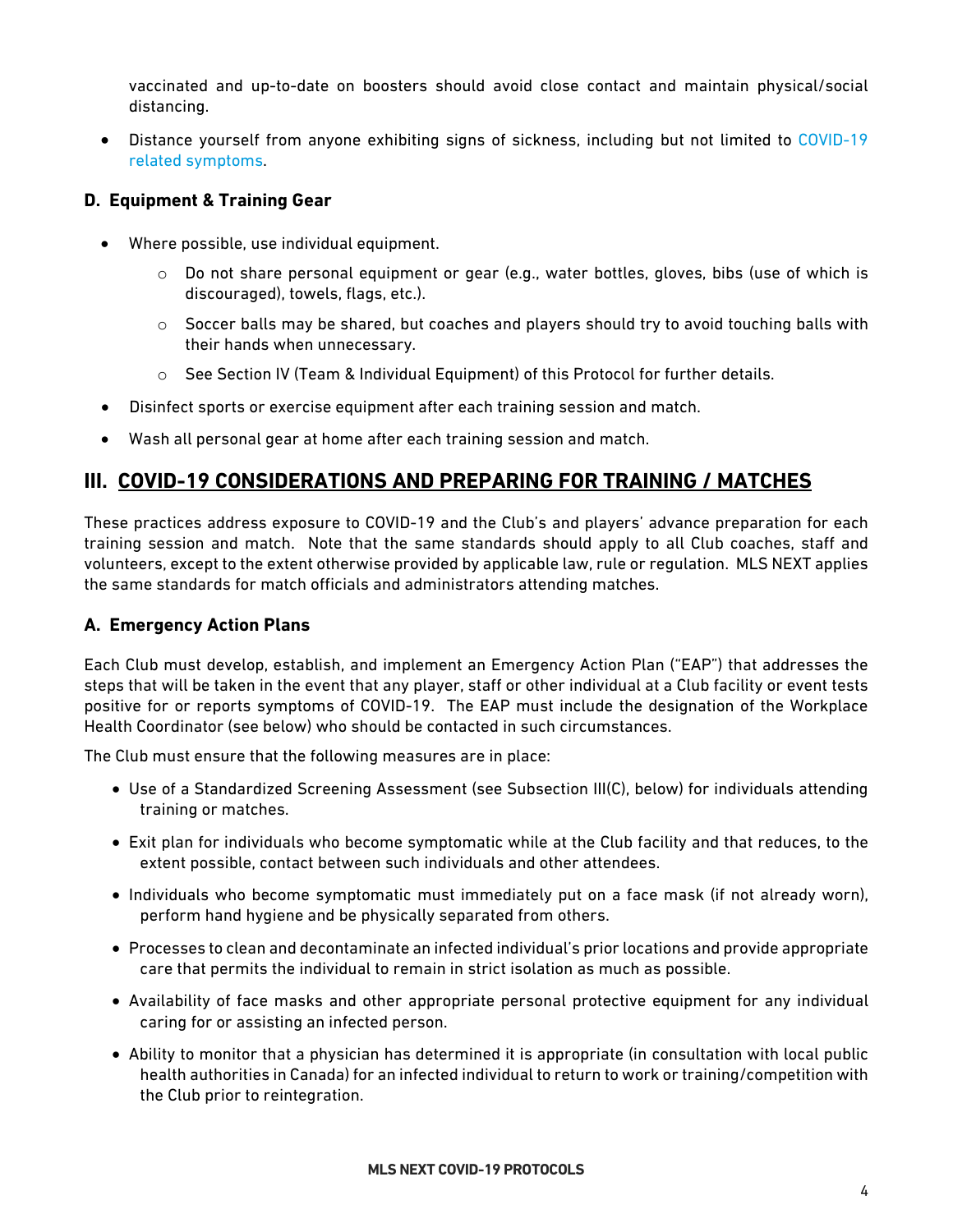• Inclement weather plan (see Subsection VII(I), below).

The EAP must include specific procedures for isolating, and potentially transporting, testing and treating any individual who displays potential symptoms of or tests positive for COVID-19. The EAP also must include contact information for local health officials responsible for the jurisdiction.

Each Club must designate a "Workplace Health Coordinator" who will be responsible for managing COVID-19 issues and their impact on the workplace, including (1) implementation of these Protocols and the EAP, (2) educating personnel on steps they can take to protect themselves, and (3) coordinating with all local or state/provincial health authorities in their market and securing all approvals necessary to operate. For further clarity, the Workplace Health Coordinator will act as a liaison with all relevant local public health authorities. Each Club must also designate a back-up Workplace Health Coordinator who is capable of handling the functions of the Workplace Health Coordinator in the event that the Workplace Health Coordinator becomes incapacitated or unavailable for any reason.

#### <span id="page-7-0"></span>**B. Quarantine/Isolation and Potential Medical Clearance**

- **For individuals at increased risk for more severe COVID-19:**
	- $\circ$  Individuals at increased health risk, according to the [CDC](https://www.cdc.gov/coronavirus/2019-ncov/need-extra-precautions/index.html?CDC_AA_refVal=https%3A%2F%2Fwww.cdc.gov%2Fcoronavirus%2F2019-ncov%2Fneed-extra-precautions%2Fpeople-at-increased-risk.html) or [PHAC,](https://www.canada.ca/en/public-health/services/publications/diseases-conditions/vulnerable-populations-covid-19.html) should consult their primary care physician and make an informed choice prior to play. Such individuals include, but are not limited to, people of all ages with underlying medical conditions, including:
		- People with chronic lung disease (including moderate to severe asthma or chronic obstructive pulmonary disease)
		- People who have serious heart conditions
		- People who are immunocompromised
		- **People who are obese**
		- **People with cancer, diabetes or chronic liver disease**
		- **People with chronic kidney disease undergoing dialysis**
		- People with hemoglobin blood disorders (such as sickle cell disease)
- **For an individual who has tested positive for COVID-19:**
	- $\circ$  Isolate at home in accordance with applicabl[e CDC](https://www.cdc.gov/coronavirus/2019-ncov/if-you-are-sick/isolation.html) or [PHAC](https://www.canada.ca/en/public-health/services/publications/diseases-conditions/covid-19-how-to-isolate-at-home.html) guidelines and all applicable local or state/provincial regulations. The period of isolation may differ depending on whether the individual is symptomatic. The criteria for discontinuing isolation must be in accordance with any applicable local public health instruction.
		- At minimum, an individual must isolate from the Club until: (i) at least 5 days after a positive test (if always asymptomatic), or (ii) at least 5 days after fever-free for 24 hours without use of fever-reducing medication and symptoms are improving. If severely ill with COVID-19, an individual should isolate for at least 10 days and consult with a doctor.
		- Upon exiting isolation, the individual must wear a medical-grade (i.e., ASTM-rated), N95, or KN95 face mask through Day 10 (with Day 0 being when symptoms first appeared or, where always asymptomatic, when the individual first tested positive), except when eating, hydrating, or engaging in outdoor athletic training or match play. In addition, the individual must eat physically distanced from others through Day 10.
	- o Provide written notice of the positive test to your Club, which Club, if requested by MLS NEXT, must provide prompt notice of positive test results during the MLS NEXT 2022 season to MLS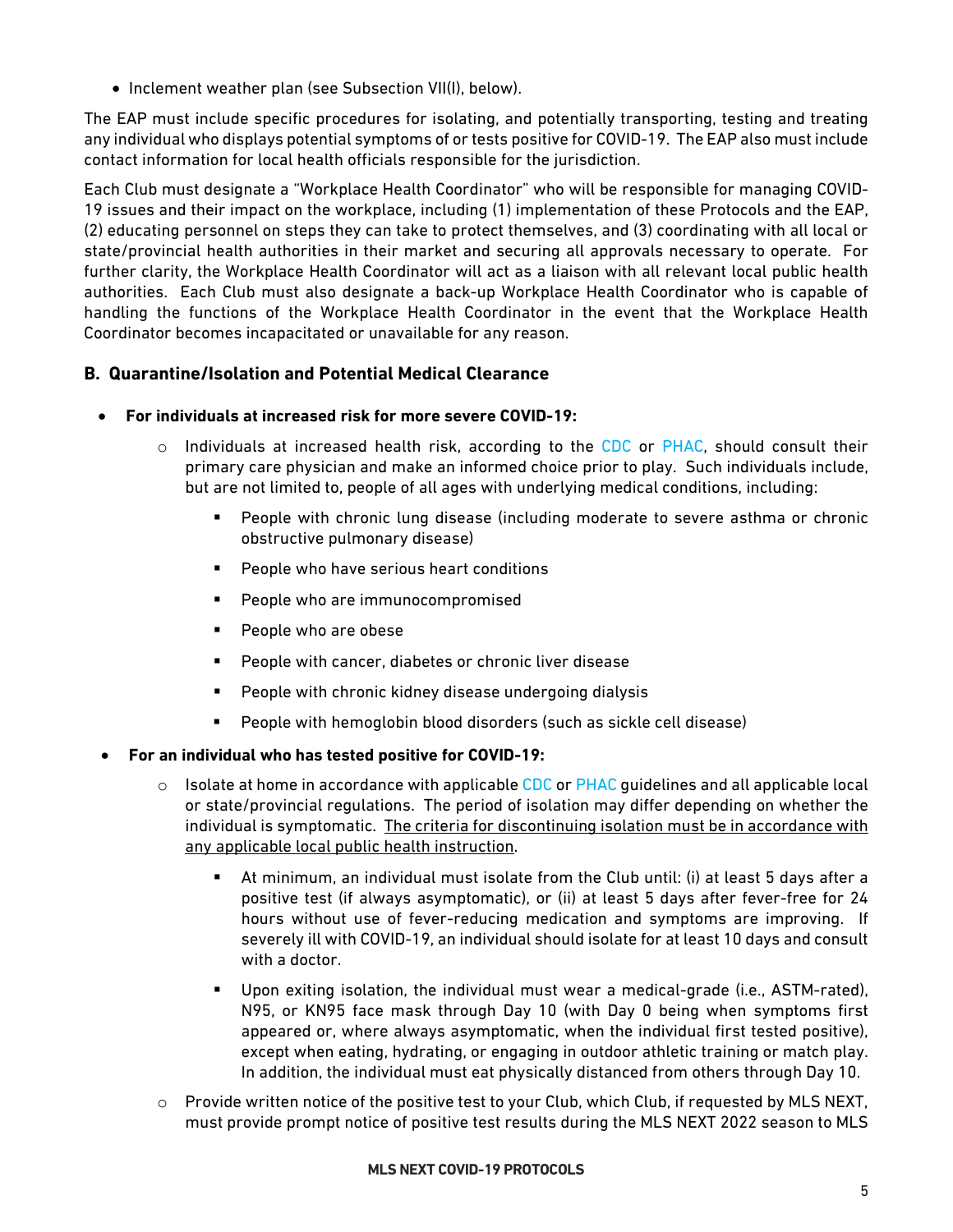NEXT in a manner that anonymizes the identity of the individuals.

- $\circ$  At the end of isolation, provide to your Club coach or designated Club staff member: (i) written clearance from your primary care physician for return to full participation in team activities; and (ii) written confirmation of compliance with applicable CDC or PHAC guidelines and all applicable local or state/provincial regulations on ending isolation.
- $\circ$  Players are encouraged, and employees required, to provide all contact information to their Clubs and/or local or state/provincial agencies necessary for complying with contact tracing requirements. Please see the [CDC](https://www.cdc.gov/coronavirus/2019-ncov/php/contact-tracing/contact-tracing-plan/contact-tracing.html) and [PHAC](https://www.canada.ca/en/public-health/services/diseases/2019-novel-coronavirus-infection/health-professionals/interim-guidance-cases-contacts.html) sites for further information on contact tracing.
	- For example, contact tracing in Canada is initiated by local public health authorities, which may seek informational assistance and support from Clubs.
- **For an individual who is a close contact of someone who has tested positive for COVID-19:**
	- $\circ$  Quarantine away from the Club for at least 5 days or longer in accordance with applicabl[e CDC](https://www.cdc.gov/coronavirus/2019-ncov/if-you-are-sick/quarantine-isolation.html) or  $PHAC$  guidelines<sup>2</sup> and all applicable local or state/provincial regulations.
		- An individual who is a close contact is exempt from the CDC quarantine requirement in the United States if: (i) fully vaccinated (i.e., 2+ weeks following receipt of the second dose in a 2-dose series, or 4+ weeks following receipt of one dose of a single-dose vaccine) with a vaccine that received an EUA in the United States as of the date of exposure and, where eligible according to the [CDC,](https://www.cdc.gov/coronavirus/2019-ncov/vaccines/stay-up-to-date.html) has received a booster dose 7 or more days earlier, and remains asymptomatic; or (ii) previously diagnosed with COVID-19 within the last three months. If these criteria are not met, the individual must comply with the quarantine requirement set forth above.
	- $\circ$  Arrange for an Approved Molecular Test for COVID-19 at least two (2) days following exposure and preferably five (5) to seven (7) days following exposure, including on a repeated basis if symptoms develop. If symptoms occur, arrange for written confirmation from your primary care physician prior to return to the Club that you are COVID-19 negative (including information on date of exposure, date of test, type of test, and result of test), and provide that written confirmation to your Club coach or designated Club staff member.

*Please note: The CDC defines a ["close contact"](https://www.cdc.gov/coronavirus/2019-ncov/php/contact-tracing/contact-tracing-plan/appendix.html#contact) as "Someone who was within 6 feet of an infected person (laboratory-confirmed or a clinically compatible illness) for a cumulative total of 15 minutes or more over a 24-hour period (for example, three individual 5-minute exposures for a total of 15 minutes). An infected person can spread SARS-CoV-2 starting from 2 days before they have any symptoms (or, for asymptomatic patients, 2 days before the positive specimen collection date), until they meet criteria for discontinuing home isolation." At this time, the CDC does not recommend differential determinations of close contacts for those using face masks.*

*As stated above, if a player tests positive for COVID-19, the Club will treat all teammates and staff that have trained or played with such player (i.e., in small group or full-team training, or in matches) in the two (2) days prior to the onset of symptoms (or test specimen collection for asymptomatic cases) as "close contacts." Those close contacts who test negative and are asymptomatic still must quarantine away from the Club for five (5) days following their last possible exposure unless exempt from quarantine. This may result in your Club ceasing all team activities for that period of time.*

<span id="page-8-0"></span><sup>2</sup> Notably, PHAC differentiates between high-risk exposure (close contact) and low risk exposure. See https://www.canada.ca/en/publichealth/services/diseases/2019-novel-coronavirus-infection/health-professionals/interim-guidance-cases-contacts.html.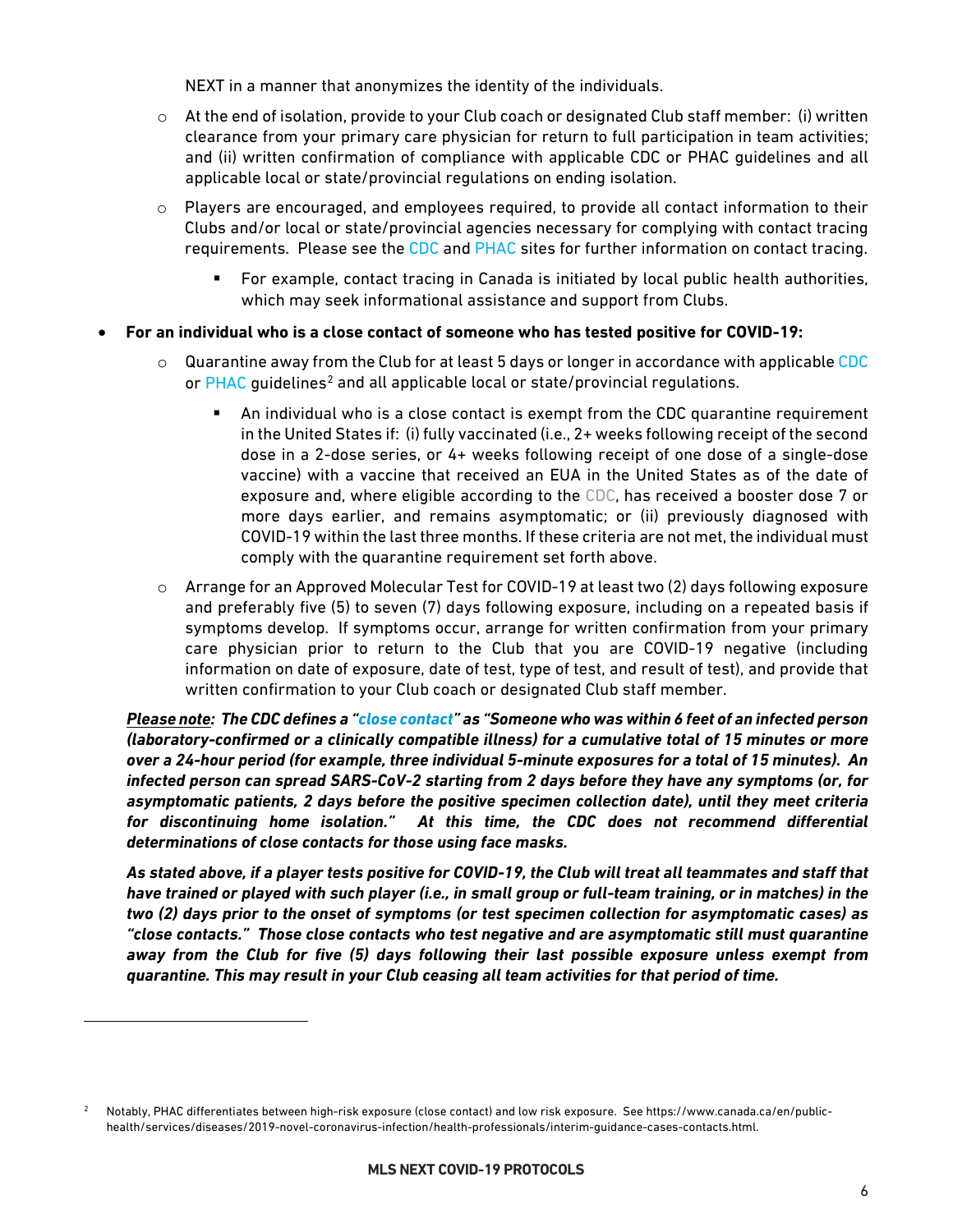*To the extent a player tests positive for COVID-19 who played in a match in the two (2) days prior to the onset of symptoms (or test specimen collection for asymptomatic cases), the Club should notify the other Club and referees that a player who participated in the match has tested positive. The identity of the player must not be provided absent express written consent of the player's parent or guardian. Instead, Clubs should follow the guidance and any applicable mandates of their local departments of health with respect to close contact analysis of the opposing team and referees.*

- **For an individual who experiences the onset of any ne[w COVID-19 symptoms](https://www.cdc.gov/coronavirus/2019-ncov/symptoms-testing/symptoms.html) (as further described below):** 
	- $\circ$  Do not go to the Club's training facilities or fields if you are exhibiting any COVID-19 symptoms. Speak to your primary care physician for applicable medical advice and remotely communicate your health status to your Club coach or designated Club staff member. Parents (and not the player) should communicate with the Club coach.

#### <span id="page-9-0"></span>**C. Standardized Screening Assessment**

- To the extent permitted by applicable local and state/provincial law, all participants (including Club coaches and staff) must conduct a daily Standardized Screening Assessment (the "**Self Screening**") to ensure no one who is ill or feeling unwell attends trainings or matches.
- The Self Screening consists of a questionnaire. An exemplar Self Screening form is attached as Appendix A.
- Do not participate in any Club activities if you have any symptoms, including the following:
	- o Sore throat
	- o Shortness of breath or difficulty breathing
	- o Fever equal to or greater than 100.4◦ F/37.8◦ C) (or lower if mandated by local state/provincial regulations)
	- o Chills
	- o Headache
	- o Congestion or runny nose
	- o Cough
	- o Muscle or body aches
	- o Fatigue
	- o Nausea or vomiting
	- o Diarrhea
	- o New loss of smell or taste

You should consult the latest [CDC](https://www.cdc.gov/coronavirus/2019-ncov/symptoms-testing/symptoms.html) and [PHAC](https://www.canada.ca/en/public-health/services/diseases/2019-novel-coronavirus-infection/symptoms.html) quidelines for an up-to-date list of COVID-19 symptoms.

#### <span id="page-9-1"></span>**D. Getting Ready for Training / Matches**

The following are best practices when preparing at home prior to your departure for training sessions and matches:

- Prepare and pack two (2) water bottles (to limit the need for refills).
	- o Clearly mark your name on your water bottles.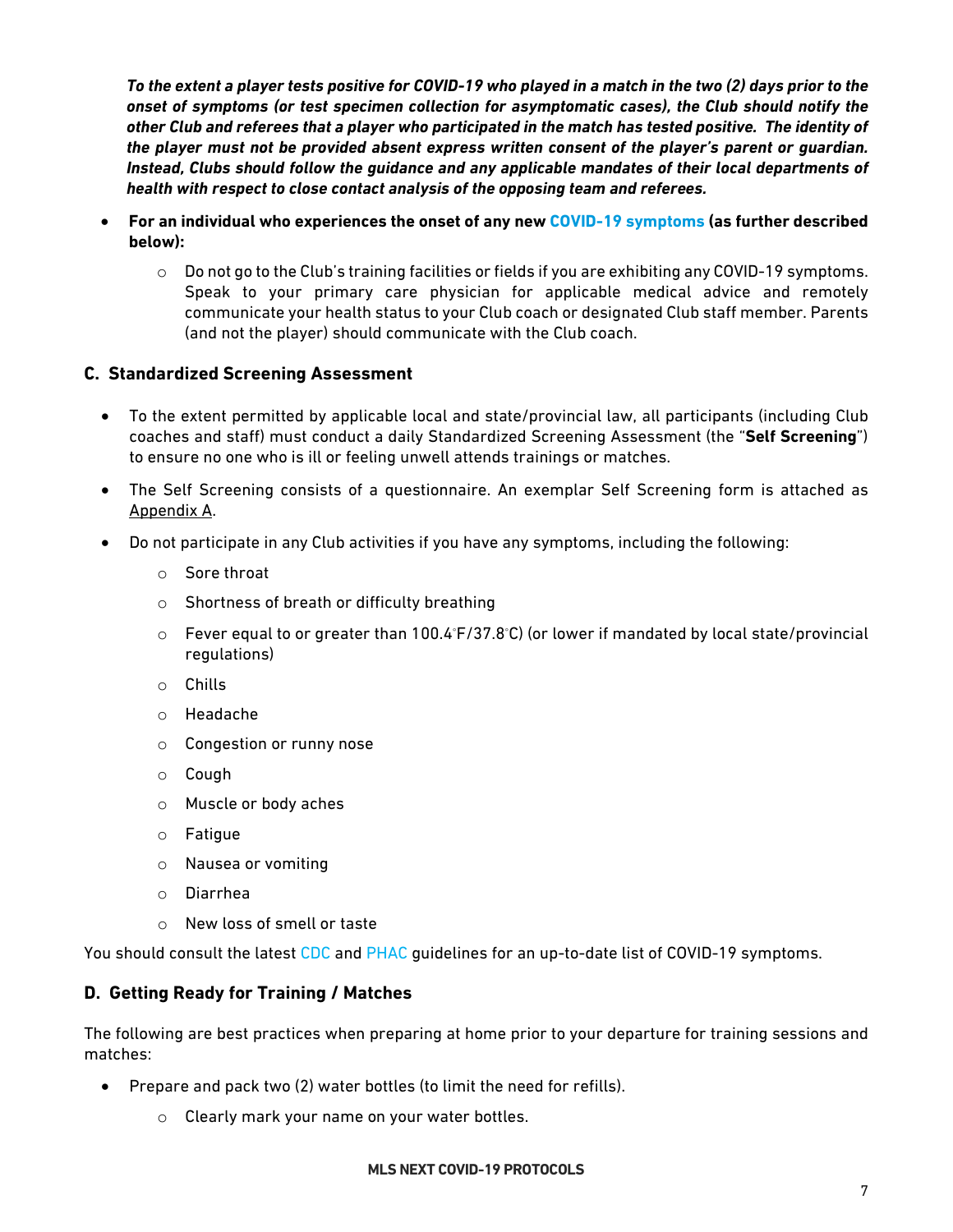- $\circ$  You must not share water bottles, and it is not recommended to use public water fountains.
- Players should get dressed at home in their gear so that they can arrive at the training site or match field ready to play and avoid the use of locker rooms or changing areas.
- Players should pack and bring their own towel and personal sanitation and disinfection supplies, including hand sanitizer. These materials should be clearly marked and not shared.
- Bring appropriate face masks (and any other applicable PPE) for use before, during and after play, consistent with all applicable local or state/provincial regulations. Consider packing a backup face mask in the event the primary mask becomes visibly soiled due to sweat or environmental conditions.
- Wash your hands before departing for training and matches.
- Use the restroom before you depart from home as there may be no access to facilities at training or matches.

#### <span id="page-10-0"></span>**E. Day Travel to Training / Matches**

The following are best practices when traveling to training sessions and matches:

- Travel with as few people as possible (e.g., one (1) parent and one (1) child).
- Carpooling or ridesharing is highly discouraged when involving individuals who are not fully vaccinated or up-to-date on boosters.
- For players who are not fully vaccinated (or not up-to-date on boosters) and must ride together with no other alternatives:
	- $\circ$  Only rideshare with a family or individual who have complied with the physical/social distancing and sheltering guidelines established by their local government or public health officials.
	- o Rideshare with the same individuals for each Club activity.
	- o All passengers must complete the Self Screening requirements outlined in this Protocol.
	- $\circ$  Maintain physical distancing within the vehicle during loading, transport and unloading.
	- o Limit the number of stops between departure site and destination.
	- o Wear your face masks (where possible, medical grade (i.e., ASTM-rated), N95 or KN95)) in the vehicle and open windows (weather permitting).
	- o Wipe down seats, armrests and other commonly touched surfaces between use.
- In accordance with the Safe Soccer Framework, a player and an adult who is not the player's parent or legal guardian must not be alone in a vehicle together.
- To the extent bus or large-occupancy transportation is necessary for training (as ridesharing is highly discouraged), Clubs must ensure that passengers can adhere to physical distancing protocols. Clubs must limit occupancy to no more than 50% of capacity. All buses and large-occupancy vehicles must be configured to provide as many seats, rows and free space between passengers as possible; however, the front row must remain empty in all cases. Seating charts are recommended in case contact tracing analysis is later necessary. Passengers must not eat when on the bus or largeoccupancy vehicle unless all passengers are fully vaccinated. Clubs are permitted to provide bottled water to the Traveling Delegation for consumption on the bus to stay hydrated. Unless drinking, all travelers must wear face masks (where possible, medical grade (i.e., ASTM-rated), N95 or KN95) for the duration of the trip Drivers must be certified as healthy by the company and otherwise ensure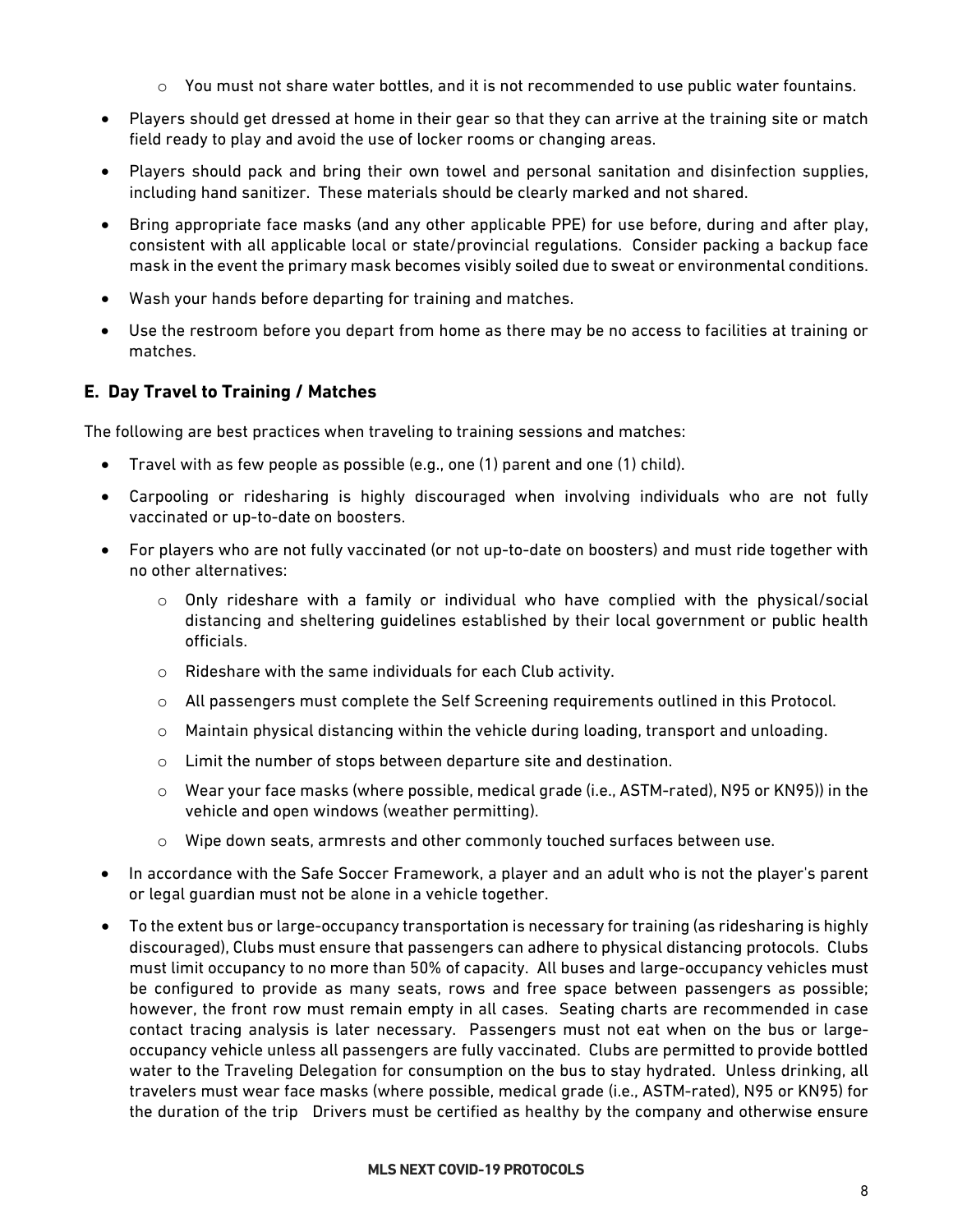that the vehicle is cleaned and disinfected regularly. All efforts to increase ventilation, such as opening windows, during travel should be implemented. To the extent drivers park on-site and stay during training, drivers must follow strict physical distancing guidelines.

• *Please note*: League play may require that some Clubs travel longer distances for matches (e.g., 200 – 300 miles). Overnight hotel stays are discouraged where avoidable. In addition, certain state/provincial and municipality travel restrictions may impact travel operations and require additional compliance steps, including potential quarantine. Clubs should routinely monitor for any travel restrictions imposed by their home jurisdictions, and those to which they plan to travel, given that restrictions may change on a continual basis. (See also Section VIII of this Protocol regarding air travel and overnight stays.)

#### <span id="page-11-0"></span>**F. Arrival to Training / Matches**

- When participating in small group sessions, the Club should provide designated groups with specific and different training times (e.g., Group A trains at 6 pm, Group B trains at 7 pm).
- For all training sessions, the Club should work with player groups to stagger individual arrival times so that participants can enter the facility or field individually and with appropriate distancing from other groups.
	- $\circ$  Designate an "entrance" time for each coach and player and  $-$  for matches  $-$  referees.
	- o It is recommended that only the player departs the vehicle.
	- $\circ$  It is recommended that the driver either leaves the training facility or stays in the parking lot, remaining in the vehicle and observing all physical/social distancing measures.
- Where possible, the Club should assign areas to enter the field and to exit the field to prevent crossover.
- Participants should wash hands and/or use hand sanitizer upon arrival.
- To the extent possible, participants who are not fully vaccinated should practice physical/social distancing at all times.

#### <span id="page-11-1"></span>**G. Check-in for Training / Matches**

Club staff must maintain a participant attendance list for all training sessions and matches, with a Club staff member in attendance as the designated "**Safety Officer**" to vet the arrival of each participant. Clubs must provide appropriate products to sanitize hands upon arrival (i.e., hand sanitizer that contains at least 60% ethanol (or preferably 70% isopropanol).

#### **In-person Check-in / Digital Check-in**

- Each participant must confirm to the Safety Officer that he/she has performed the Self Screening and that he/she answered "no" to all standardized screening questions in the Self Screening. If the participant provides such confirmation, he/she is permitted to participate in the training or match, as applicable.
- Failure to complete an assessment honestly and accurately will be grounds for a Sanction (as defined in the MLS NEXT Rules) of the individual and/or such individual's Club.
- As an additional measure to an in-person check-in, Clubs may consider creating a digital check-in process, including the digital submission of the Self Screening. Such process must still include the Safety Officer confirming digital receipt of the Self Screening and providing hand sanitizer.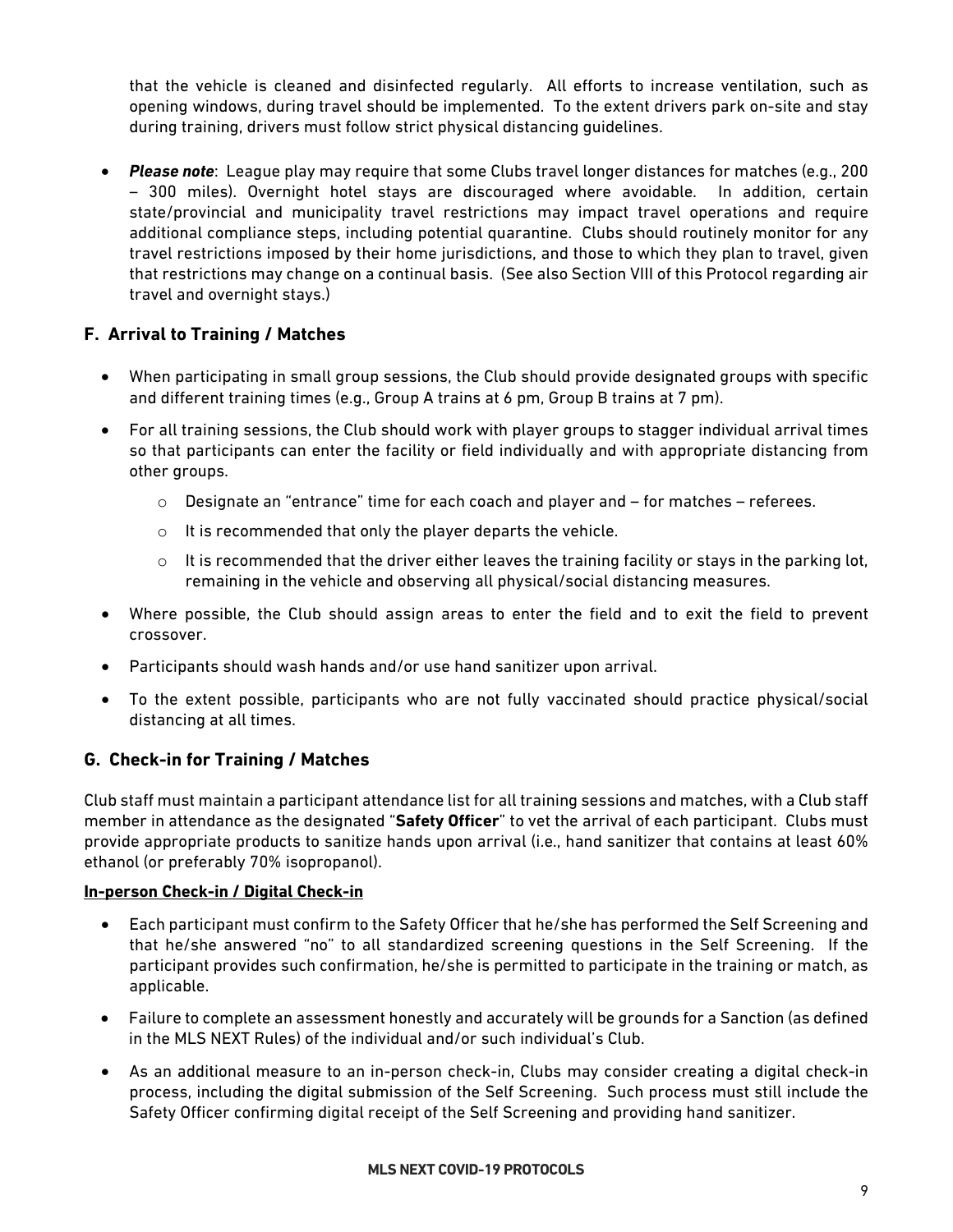o *Please note*: It is important that the Club ensures compliance with all applicable privacy laws if storing the Self Screening information electronically.

#### **Match Check-in**

- The home Club is responsible for providing the Safety Officer for matches.
- The Safety Officer must ensure that the match attendance list includes all players, Club coaches / staff and referees. Further, to the extent spectators are permitted at the match, the Safety Officer must use best efforts to include spectators' names and contact info, including whether such spectators traveled with any match participant.
- A template Match Safety Report is attached as Appendix B.

#### **Preparation Areas**

- The field should be prepared by the Club to accommodate physical/social distancing measures, including the following "**personal prep stations**":
	- $\circ$  There should be a line of cones (at least 6 feet (2 meters) apart) in an area to the side of the field, with one cone assigned per participant (player, coach, etc.).
	- $\circ$  When a participant arrives, a cone should be designated as his/her personal prep station for the duration of the training or match. The participant should place his/her bag, water bottles, towels, etc. at this cone.

#### <span id="page-12-0"></span>**H. Face masks (and Other PPE)**

- Face masks (and other PPE) used by participants should be new or clean. Both the [CDC](https://www.cdc.gov/coronavirus/2019-ncov/prevent-getting-sick/how-to-wash-cloth-face-coverings.html) and [PHAC](https://www.canada.ca/en/public-health/services/diseases/2019-novel-coronavirus-infection/prevention-risks/how-put-remove-clean-non-medical-masks-face-coverings.html) provide guidance for washing face masks. In addition, all face masks should comply with current applicable [CDC](https://www.cdc.gov/coronavirus/2019-ncov/prevent-getting-sick/about-face-coverings.html) or [PHAC](https://www.canada.ca/en/public-health/services/diseases/2019-novel-coronavirus-infection/prevention-risks/about-non-medical-masks-face-coverings.html) guidelines. Where possible (or where otherwise required herein), medical grade (i.e., ASTM-rated), N95 or KN95 face masks are recommended.
- Face masks must be worn consistent with all applicable local or state/provincial regulations, but always by: (i) players who are not fully vaccinated when indoors at Club facilities or on the bench during matches; (ii) Club coaches and staff who are not fully vaccinated when indoors at Club facilities and at all times during training or matches; (iii) officials (referees and assistant referees) who are not fully vaccinated while on the field of play or in the technical area, including half time, other than during active play; and (iv) by Qualified Medical Professionals (as defined in the MLS NEXT Safety & Wellbeing Policy) while treating players.
- For players that choose to wear face masks while playing, the following should be considered:
	- $\circ$  Discuss with your primary care physician if any medical conditions pre-dispose you to avoid the use of a face cover while participating in physical activity.
	- o Face masks should be breathable and not prevent or disrupt ventilation.
	- o Face masks should not be shared.
	- o Face masks should not obscure your vision.
	- o Face masks should not pose a risk to another participant.
	- $\circ$  Face masks should be in good condition, maintained at the responsibility of the individual.

#### <span id="page-12-1"></span>**I. Parents and Guardians**

• Parents and guardians are discouraged from attending training and must stay away from the training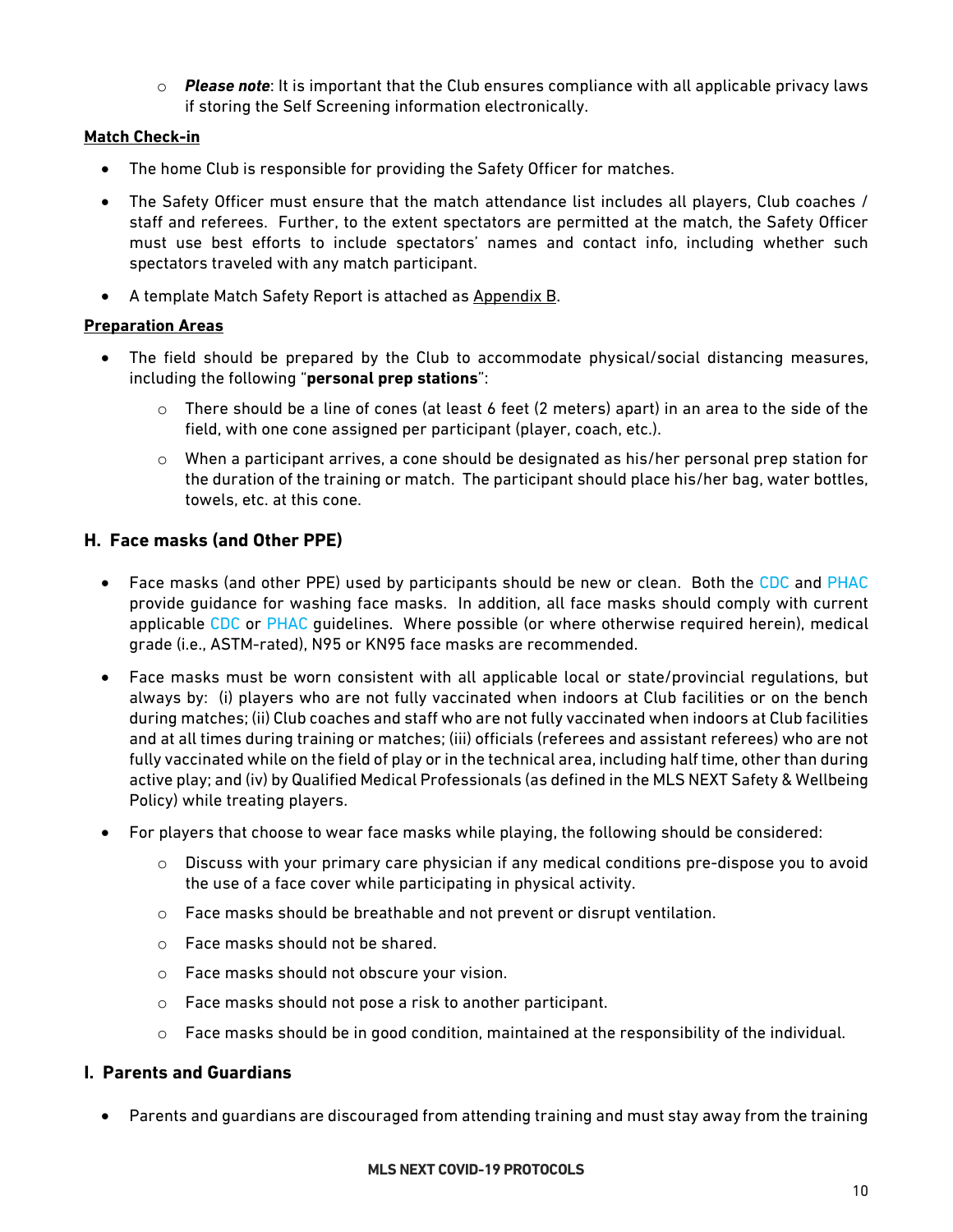field if not fully vaccinated or up-to-date on boosters. Instead, they are encouraged to remain in their cars or depart the area while their child is training.

- For matches, the Club may arrange a designated viewing area for parents. However, this area should be carefully arranged to ensure all applicable local or state/provincial physical/social distancing guidelines are followed and must be away from the personal prep stations and team benches. Clubs must follow all venue guidelines issued by federal, state/provincial or local authorities, and may further limit permissible attendance based on an assessment of the ability to follow physical/social distancing protocols.
- Parents and guardians must follow all applicable local or state/provincial physical/social distancing and face mask guidelines.
- Note that anytime there is one (1) coach alone with players, there must be one (1) other adult (designated Club staff member) observing from a distance, in accordance with the Safe Soccer Framework.

#### <span id="page-13-0"></span>**IV. TEAM & INDIVIDUAL EQUIPMENT**

#### <span id="page-13-1"></span>**A. Team Equipment**

- The Club should set up training fields with minimal equipment use to limit any potential transmission of viruses.
	- o Where possible, players should not pick-up field equipment, move goals or handle other necessary equipment.
- The Club must ensure that all soccer balls are disinfected before and after each training and match.
- Players are not required to have an individual designated ball for training.
	- $\circ$  The use of shared balls between players is allowed in foot drills, where possible avoiding the use of hands.
	- o Goalkeepers should not spit in their gloves.
- All field equipment (e.g., balls and cones) must be disinfected prior to the start of the training or match with anti-bacterial solution of at least 60% ethanol or 70% isopropanol.
- Where possible, team bibs should not be used.
	- $\circ$  The Club should provide advance notice to players to wear a specific training gear color.
	- $\circ$  If team bibs are used, they should be placed at personal stations ahead of player arrival and only used by the assigned player (i.e., not shared or rotated amongst players). Any team bibs used must be laundered by the Club after each training session and match.
	- $\circ$  The Club may temporarily issue team bibs to players for a certain duration. Players would be responsible for bringing these bibs to team activities and washing them after use. Issued bibs should be clearly labeled and not shared or rotated amongst players.

#### <span id="page-13-2"></span>**B. Individual Equipment**

- All participants should arrive to training and matches in their gear.
- For players who use mouthguards, once the mouthguard is placed in mouth, it should not be taken out during the activity to limit the transmission of bacteria and viruses.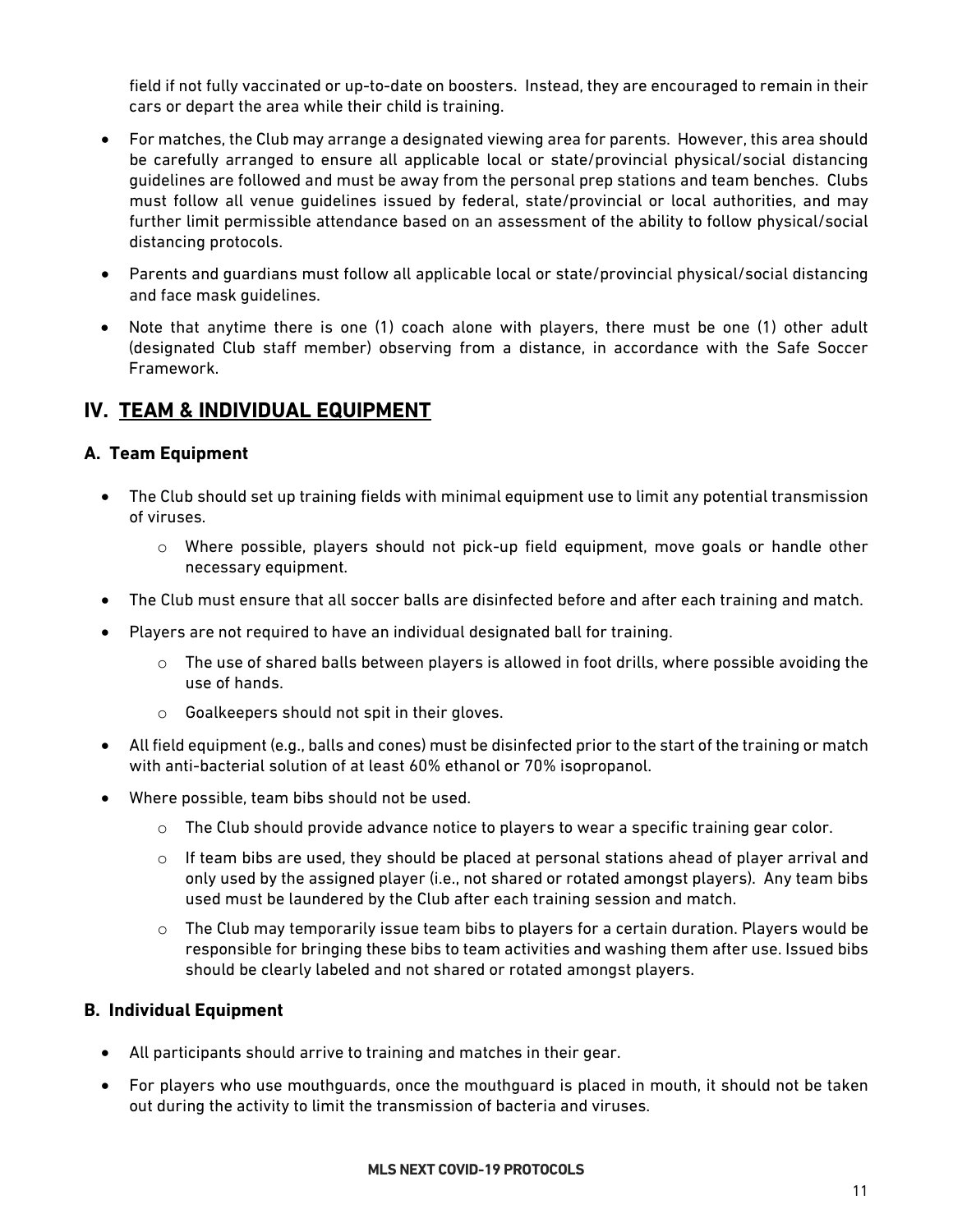- $\circ$  If a mouth guard has been in contact with hands or the floor/ground, the mouthguard should not be re-used until it has been washed thoroughly. Wash your hands thoroughly after washing the mouthguard.
- Upon arrival home, participants should immediately wash hands, bathe (including washing hair), and launder/clean clothing used.

#### <span id="page-14-0"></span>**V. CLUB FACILITIES**

#### <span id="page-14-1"></span>**A. Overview**

- With the exception of the potential use of restrooms (see below), players who are not fully vaccinated are not permitted inside the Club training facility, including but not limited to the use of athletic training rooms, weight rooms, meeting rooms and/or locker rooms. Extraordinary exceptions, as determined by the Club in its sole discretion, may be made for rehabilitative and/or emergency treatment of sporting injuries.
- Clubs must incorporate facility cleaning and disinfecting standards that meet or exceed applicable guidelines issued by federal, state/provincial, local, EPA, CDC or PHAC authorities. Clubs are responsible for monitoring any changes to applicable guidance and for appropriately updating their cleaning and sanitizing protocols. Current guidelines include, without limitation:
	- o <https://www.cdc.gov/coronavirus/2019-ncov/community/disinfecting-building-facility.html>
	- o [https://www.epa.gov/sites/production/files/2021-04/documents/cleaning-disinfecting-one](https://www.epa.gov/sites/production/files/2021-04/documents/cleaning-disinfecting-one-pager.pdf)[pager.pdf](https://www.epa.gov/sites/production/files/2021-04/documents/cleaning-disinfecting-one-pager.pdf)
	- o [https://www.canada.ca/en/health-canada/services/drugs-health](https://www.canada.ca/en/health-canada/services/drugs-health-products/disinfectants/covid-19/list.html)[products/disinfectants/covid-19/list.html](https://www.canada.ca/en/health-canada/services/drugs-health-products/disinfectants/covid-19/list.html)
	- o [https://www.canada.ca/en/public-health/services/publications/diseases](https://www.canada.ca/en/public-health/services/publications/diseases-conditions/cleaning-disinfecting-public-spaces.html)[conditions/cleaning-disinfecting-public-spaces.html](https://www.canada.ca/en/public-health/services/publications/diseases-conditions/cleaning-disinfecting-public-spaces.html)

#### <span id="page-14-2"></span>**B. Signage**

- Designate clearly marked "entry" and "exit" points to your facilities and fields, coordinating with check-in locations for arrivals. Foot traffic should flow IN the entry and OUT the exit at all times.
- Facility policies and procedures, as related to any COVID-19 mitigation measures, must be posted at each entrance and/or at the arrival/check-in location.
	- $\circ$  This should include clear signage indicating that face masks must be worn consistent with applicable local or state/provincial regulations and that participants must stay home when sick.
	- o General physical/social distancing signage should be posted around the facility, including at the field areas.

#### <span id="page-14-3"></span>**C. Restrooms**

- If the use of restrooms within a Club training facility is necessary, such restroom operation should be adjusted to allow for physical/social distancing and in an effort to prevent the spread of the virus.
	- o If the restroom is small (e.g., without separate stalls), consider making it a single-occupant restroom or limiting the number of people inside. Ground markings should be used to indicate physically/socially-distanced queuing.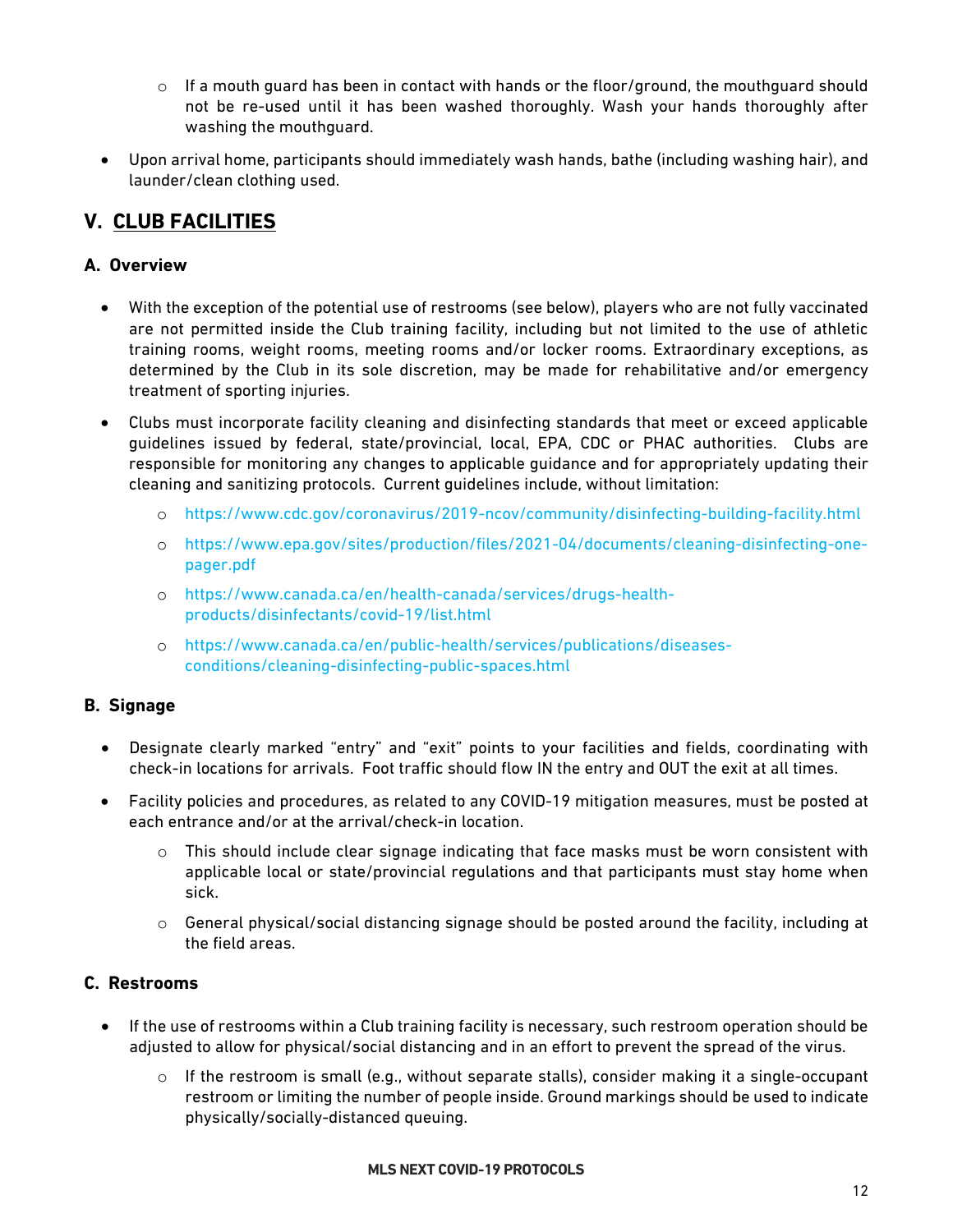- $\circ$  Restrooms with multiple doors should have clearly marked entry and exit doors in order to control the flow of traffic. Floor markings can be used to encourage a one-way flow of traffic.
- o Clubs are responsible for ensuring the regular disinfection of the restrooms.
- Restrooms should have the following signage:
	- o [CDC](https://www.cdc.gov/handwashing/when-how-handwashing.html) or [PHAC](https://www.canada.ca/content/dam/phac-aspc/documents/services/diseases-maladies/reduce-spread-covid-19-wash-your-hands/eng-handwashing.pdf) recommended hand washing procedures above each sink.
	- o Signage limiting the number of people in each restroom.
	- o Floor markings to encourage a one-way flow of traffic.
	- o External ground markings to indicate restroom queuing that maintains physical/social distancing.

#### <span id="page-15-0"></span>**VI. TRAINING SESSIONS**

#### <span id="page-15-1"></span>**A. Overview**

- Training sessions should be held outdoors so long as safe (see, e.g., the U.S. Soccer Federation Cold [Weather Guide\)](http://www.recognizetorecover.org/environmental#sun-safety-guidelines), and in compliance with physical/social distancing guidelines.
- Players should be set up in individual spaces on the outdoor training field, large enough for players to be respectful of physical/social distancing. The space provided will therefore be at greater than 6 square feet (2 meters in Canada) per player.
	- $\circ$  For example, an activity area for 6 players would be a minimum of 36 square feet (12 meters).
- Coaches and/or Club staff who are not fully vaccinated should not be within 6 feet (2 meters in Canada) of any player and must wear face masks.
- Progressions between training activities should be set up prior to players arriving to enable smooth transition and negate the need for players to move equipment. Players must not be asked to move or set up equipment.
- Outside of the run of play, players who are not fully vaccinated should not touch each other (e.g., hugs, high-fives) before, during or after training. Fully-vaccinated players are also encouraged to limit such unnecessary physical contact.

#### <span id="page-15-2"></span>**B. Hydration/Eating**

- Players must clearly label their water bottles with their own name.
- Players must not touch anyone else's bottle.
- Each player should bring at least two (2) drink bottles to a training session (e.g., 2 x 32oz bottles). This will limit the need to refill bottles onsite at the facility.
- Any water refill station at the training field must also have a handwashing station nearby or provide hand sanitizer to use before refilling your bottle.
- Hydration breaks during training involving players who are not fully vaccinated must adhere to physical/social distancing measures, with players making their way to their personal station, drinking only from their own bottle.
- Players and staff who are not fully vaccinated must not eat at the training site and should be encouraged to eat before or after training when home or in a location that provides for physical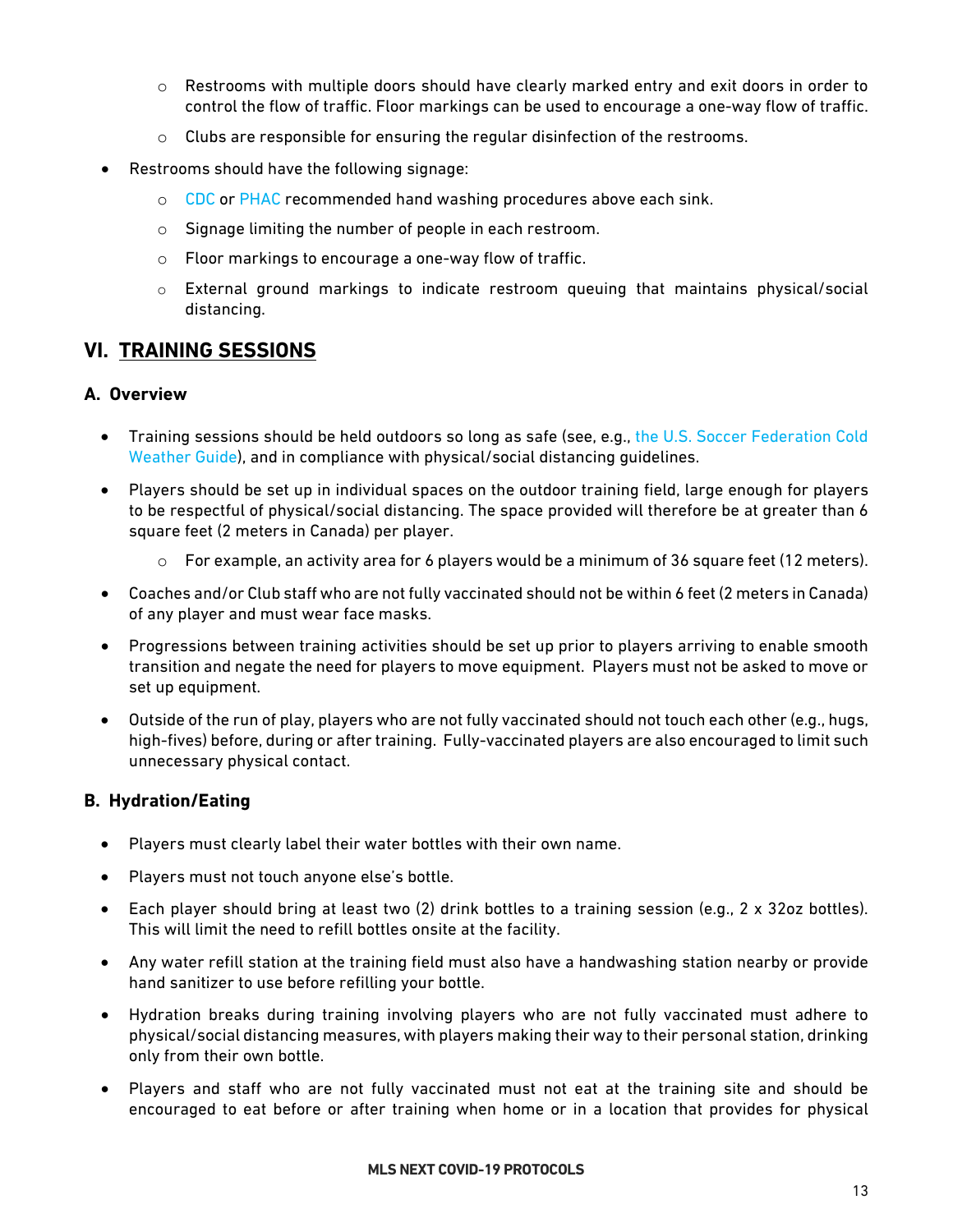distancing from other individuals.

#### <span id="page-16-0"></span>**C. Communication During Trainings**

- As a general matter, Clubs are encouraged to hold team meetings outdoors or in virtual settings. If such meetings occur in confined or indoor environments, all participants must wear face masks (where possible, medical grade (i.e., ASTM-rated), N95 or KN95 face masks are recommended). Team meetings during training sessions must not take place in confined or indoor environments if involving individuals who are not fully vaccinated. Such meetings must only take place in open spaces and with participants maintaining physical/social distancing or in a virtual setting (e.g., Zoom).
- Club Coaches and staff who are not fully vaccinated must always wear face masks when communicating with players in person, and players who are not fully vaccinated must wear face masks when inactive in a meeting setting.

#### <span id="page-16-1"></span>**D. Indoor Training**

- Clubs must consult all applicable federal, state and local guidance and rules with regard to indoor training, including with respect to occupancy limits. Clubs must comply with those mandates, including where they conflict with MLS NEXT protocols.
- When indoor training involves individuals who are not fully vaccinated, occupancy in training areas should be limited, with at most one individual for every 113-144 square feet of usable space (i.e., subtracting the space in the room occupied by any machines/devices/etc.). The use of staggered and/or cohort training is encouraged to promote physical distancing.
- Clubs should monitor and, where possible, upgrade their physical plant mechanical and ventilation systems (e.g., MERV-13 air filters), including to increase circulation of outdoor air and avoid recirculated air. Where possible, Clubs should strongly consider using ultraviolet germicidal irradiation (UVGI) in areas where players train in an effort to inactivate potential airborne virus. Clubs also are encouraged to monitor carbon dioxide levels in consultation with local infectious disease experts and conduct comprehensive cleaning and disinfection when carbon dioxide levels exceed acceptable levels.
- Additional guidance for protecting your players and staff with respect to indoor activities can be found here:
	- o [CDC](https://www.cdc.gov/coronavirus/2019-ncov/community/office-buildings.html)
	- o U.S. Socce[r Indoor Considerations](https://www.ussoccer.com/playon/guides/indoor-considerations)

#### <span id="page-16-2"></span>**E. Departure**

- Players should pack-up and immediately leave the field following the game, exiting at the designated exit point.
- Players should not take off any equipment until they have left the facility.
- Players should wash their hands, or use hand sanitizer, upon the conclusion of training.
- Club must disinfect all equipment, including benches, balls, flags, etc.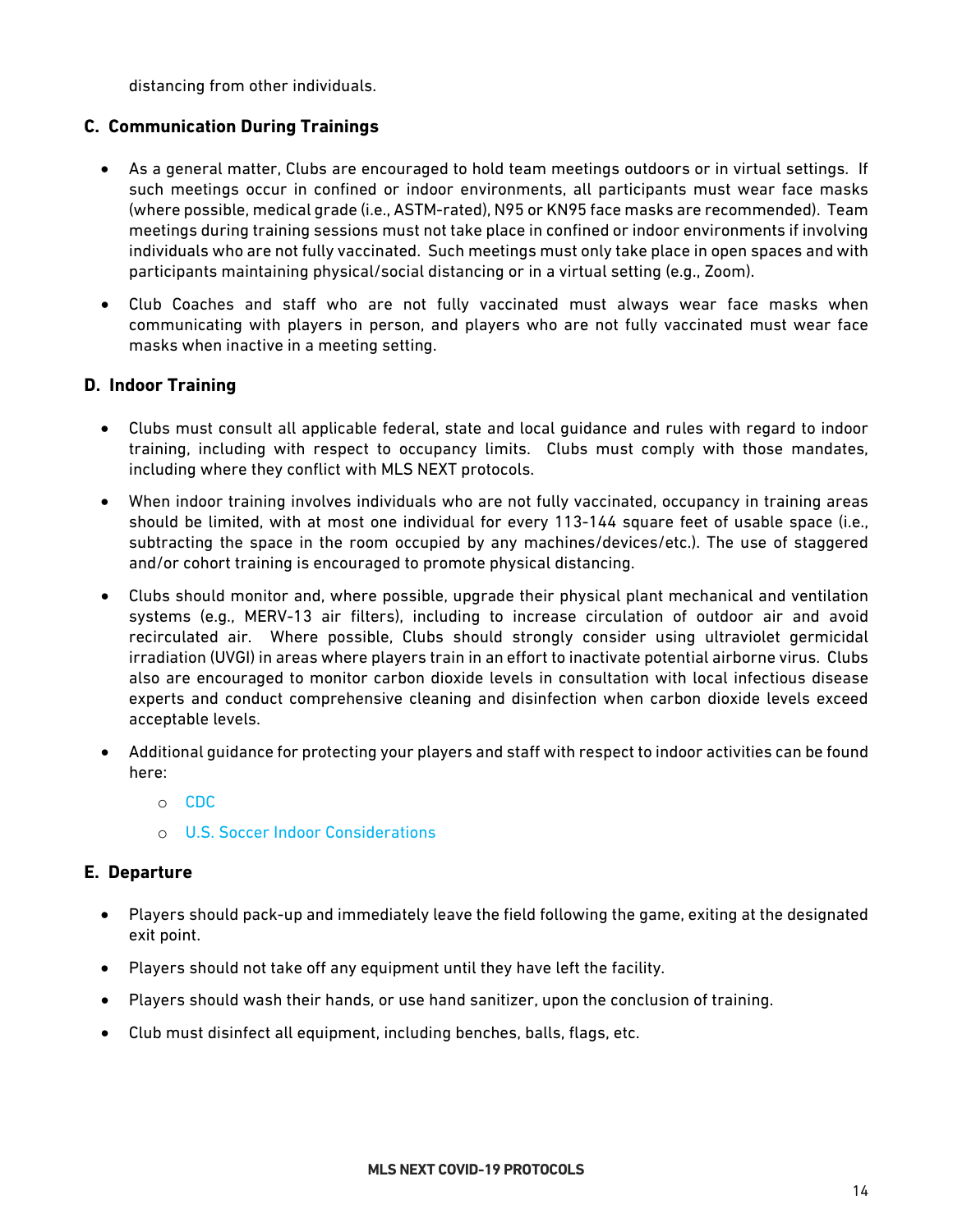#### <span id="page-17-0"></span>**VII. MATCHDAY**

#### <span id="page-17-1"></span>**A. Overview**

• This protocol applies not only to official MLS NEXT competition matches, but also any friendlies and/or tournaments outside of MLS NEXT in which the Club is a participant.

#### <span id="page-17-2"></span>**B. Warm-ups**

- Warm-ups must not begin until all individuals from previous teams have left the field and equipment and benches have been cleaned and disinfected. Allow for extra time between matches to accommodate, as necessary.
- Competition warm-up recommendations follow Phase III training recommendations outlined in Section VI.A of this Protocol above and maintain physical/social distancing principles as much as possible during warm-up activities.
	- $\circ$  Coaches who are not fully vaccinated should not be within 6 feet (2 meters in Canada) of any player.
	- $\circ$  Progressions between warm-up drills should be set up prior to players arriving to the field. The players should not touch any equipment.
- Participants who are not fully vaccinated should avoid intentionally touching each other before or after competitions. This includes hugs, high-fives, or huddles.

#### <span id="page-17-3"></span>**C. Pre-Game Activities**

#### • **Coin Toss**

- $\circ$  To the extent the coin toss occurs indoors, all participants must wear face masks (where possible, medical grade (i.e., ASTM-rated), N95 or KN95 face masks are recommended) and the coin toss should be physically/socially distanced.
- $\circ$  Only one referee and one representative per team should take part in the coin toss.
- $\circ$  Only the owner of the coin will touch the coin.
- o No pre-game handshakes are permitted.
- **Pre-Game Meetings**
	- $\circ$  Team pre-game meetings involving individuals who are not fully vaccinated should be kept brief and physical/social distancing must be maintained, including with respect to any huddles.
	- o Prolonged proximity, even with face masks, should be avoided.

#### • **Referee Matters**

- $\circ$  Match reports will be provided to referees in advance of the match, including in digitalized form where possible and respecting physical/social distancing to the extent possible.
- $\circ$  Uniform or jewelry checks must be visible checks only, maintaining physical/social distancing between the referee and player.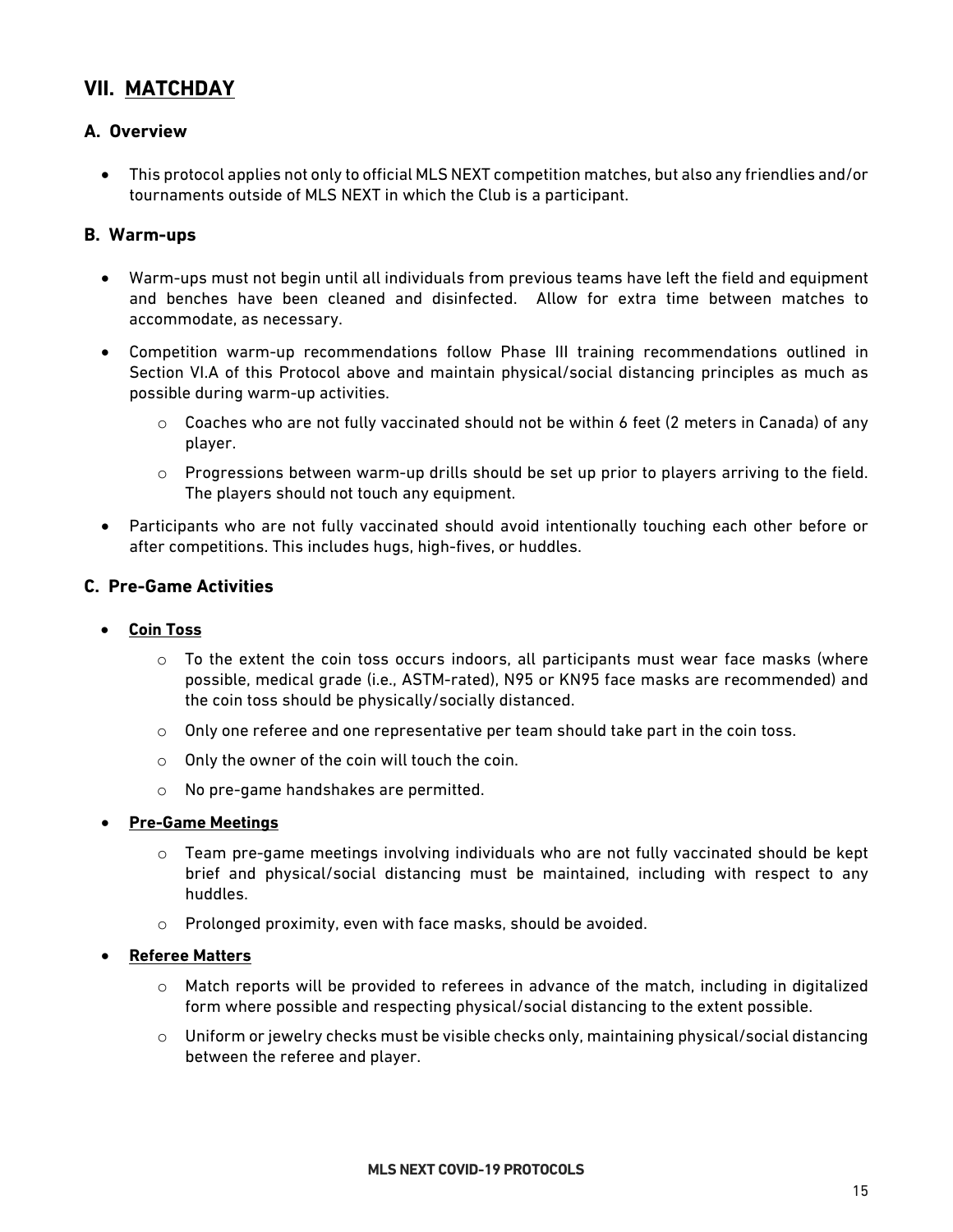#### <span id="page-18-0"></span>**D. Game Time**

- Players and coaches in the bench area, as well as referees at any fourth official's table, who are not fully vaccinated must wear face masks covering their mouth and nose for the duration of the match.
- No handshakes, high fives, fist bumps, chest bumps, huddles, group celebrations, etc., should take place between individuals who are not fully vaccinated, including when goals are scored, or when substitutions are leaving or entering the field. Fully-vaccinated players are also encouraged to limit such unnecessary physical contact.
- Substitutions protocols will be modified as follows:
	- $\circ$  When subbing into the game, players should maintain distance from the referees and other players who are also subbing into the game.
- For throw ins, active players should collect the balls.
- Cleaned and disinfected balls must be readily available for use, in the case of the ball not being easily retrievable by the active player. It is the responsibility of the home Club to supply disinfected balls.
- Avoid delays in start of play, so that players do not have prolonged periods of standing in close proximity.
	- $\circ$  For example, encourage all participants to conduct free kicks and set plays with efficiency so players do not have prolonged periods in shoulder-to-shoulder defense walls.

#### <span id="page-18-1"></span>**E. Hydration**

• See Section VI.B of the Protocol, above.

#### <span id="page-18-2"></span>**F. Halftime**

- During halftime, referees, players and coaches who are not fully vaccinated must maintain physical/social distancing.
- All referees, players and coaches must wear proper face masks where required by applicable local or state/provincial regulations.
- Players should sanitize their hands.
- Coaches should limit the amount of time the entire team is near the bench area at one time.

#### <span id="page-18-3"></span>**G. Injuries**

- As able, the referee should maintain physical/social distance from the injured player while determining if medical attention is necessary.
- If needed, the Club coach or medical professional from the injured player's team may enter the field and attend to the player. The Club coach or medical professional must wear a face mask (where possible, medical grade (i.e., ASTM-rated), N95 or KN95 face masks are recommended) and gloves are encouraged while attending the player regardless of applicable local or state/provincial regulations.
- The referee will remind other players to keep their distance from each other, and the injured player, during the break in play. Players should not congregate.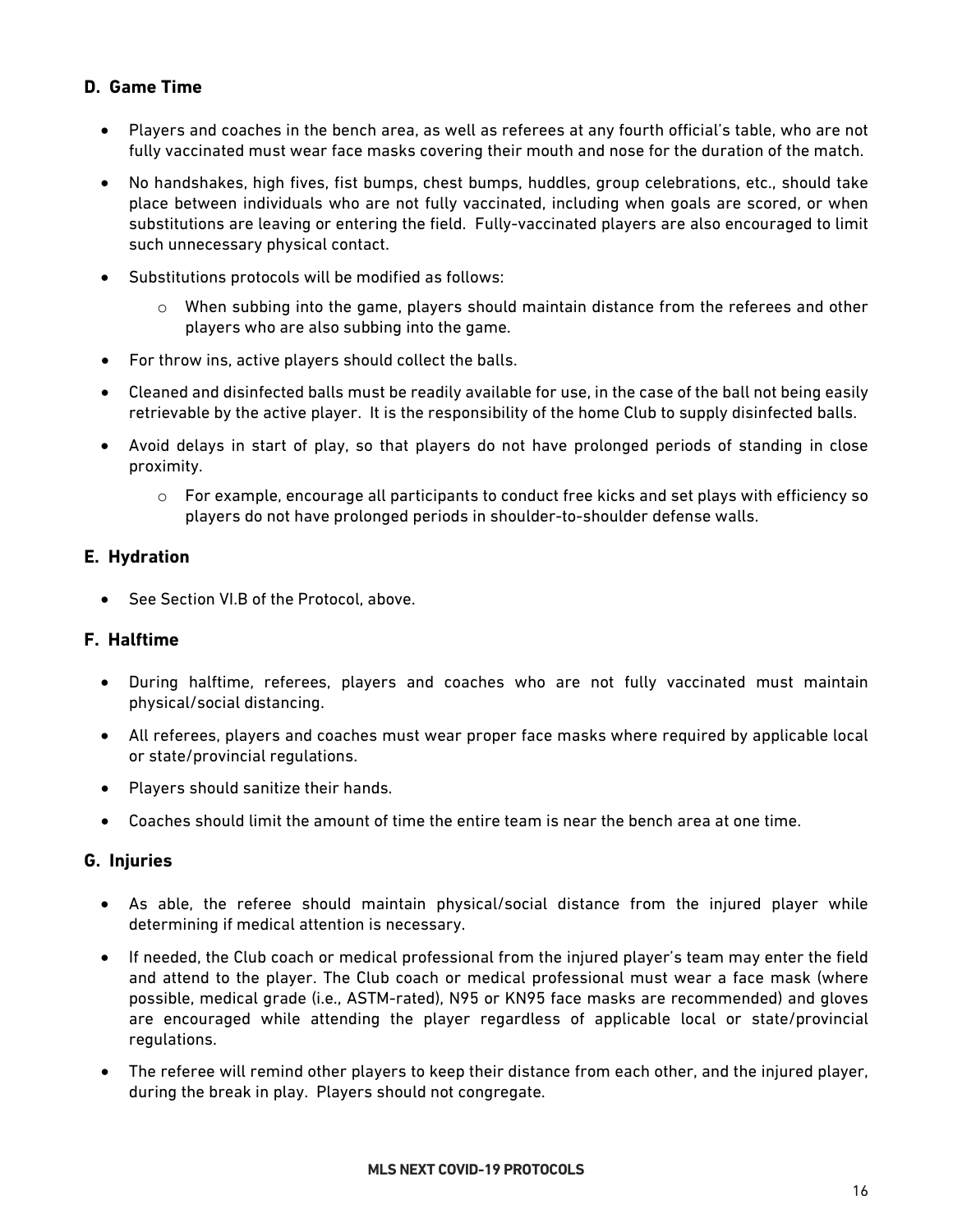#### <span id="page-19-0"></span>**H. Post-Game Activities**

#### • **Conclusion of Game**

- $\circ$  There must be no post-game high fives or handshakes between individuals who are not fully vaccinated. Alternate forms of sportsmanship should be encouraged that avoid interpersonal physical contact, such as clapping, etc.
- o Clubs should pack-up and immediately leave the field following the game, exiting at the designated exit point.
- o Players should not take off any equipment until they have left the facility.
- o Each Club must clean up its bench area so that it is clean of all trash.
- o Match hosts must disinfect all equipment, including benches, balls, flags, etc.

#### • **Post-Game Meetings**

- $\circ$  Meetings involving individuals who are not fully vaccinated must be kept brief if any meeting is held at all. All participants must maintain six (6) feet (two (2) meters) of space between themselves and others, including any huddles. Prolonged proximity, even with face masks should be avoided.
- $\circ$  No food is permitted if the meeting involves individuals who are not fully vaccinated.

#### • **Spectators**

o Parents/Guardians and other spectators are encouraged to maintain physical/social distancing following the game while waiting for their child. This may require that they wait further away from the field.

#### • **Referee Matters**

- $\circ$  Referees must leave the field immediately following the game and referee duties have been completed assuming they have no other games to officiate.
- o Referee debrief sessions should be conducted in a space where the referees can physical/social distance but still in view of the game field.
- $\circ$  If referees are working later in the day, the referee must stay away from other individuals, and may consider departing the facility or using their personal vehicle as a place to take a break in between games.

#### <span id="page-19-1"></span>**I. Inclement Weather**

- Facilities should have a plan in place in the event of inclement weather.
	- $\circ$  As this plan may be different from pre-COVID-19 protocols, it should be adjusted and then communicated with all Clubs in advance of competitions.
	- $\circ$  If inclement weather is forecasted, protocols must be posted at all entrances and arrival/check-in locations.
- Physical/social distancing must be observed during any shelter-in-place or evacuation protocols.
	- o Face masks (where possible, medical grade (i.e., ASTM-rated), N95 or KN95 face masks are recommended) should be worn throughout the delay if physical/social distancing is not possible.
	- o Participants should not take off their equipment during the delay.

#### **MLS NEXT COVID-19 PROTOCOLS**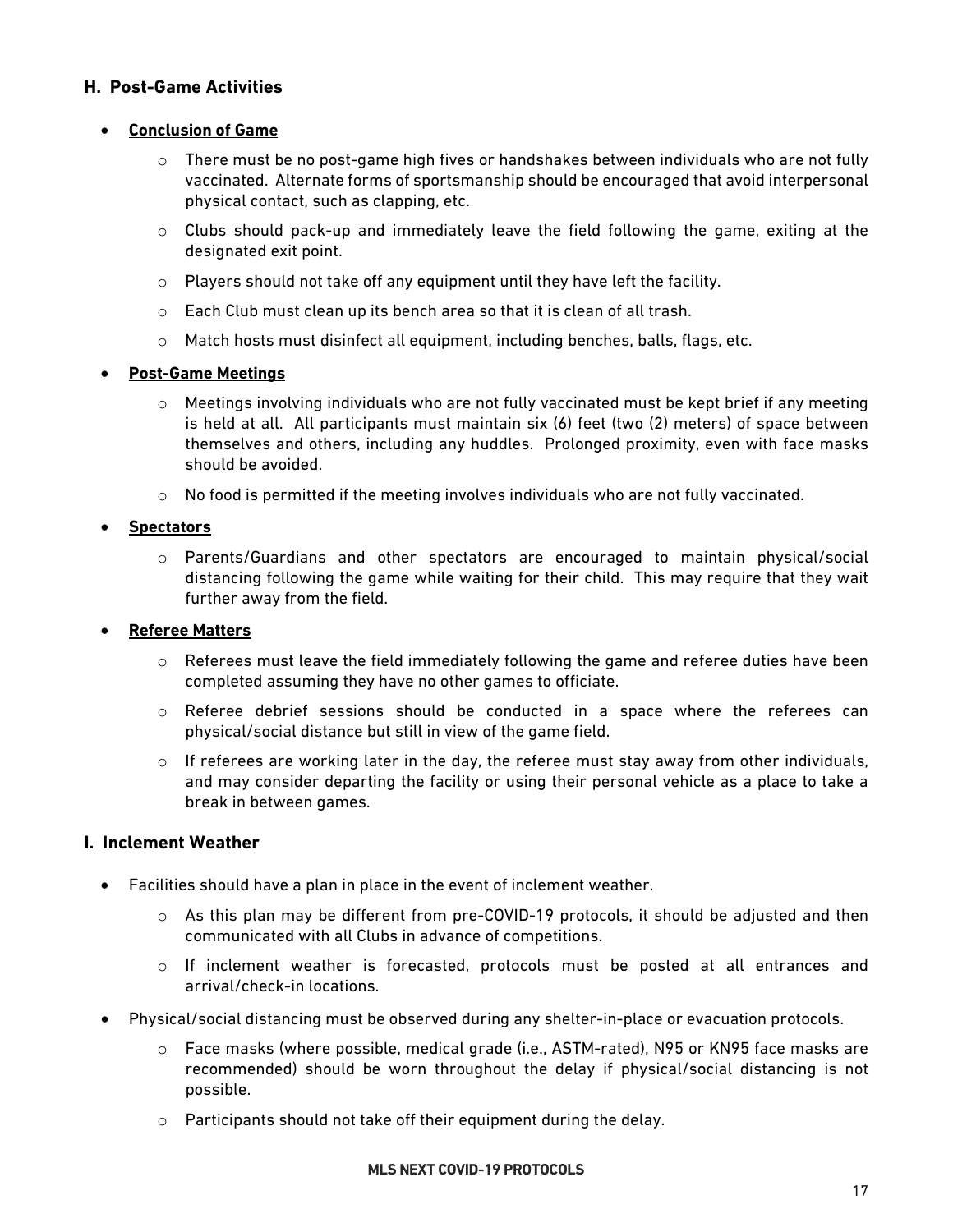- Encourage all participants and spectators to return to their vehicles in the event of inclement weather.
	- When possible, individuals in each car should be limited to members of the immediate family. If non-family members must be present in the vehicle, and the car occupants are not all fully vaccinated, everyone in the vehicle should wear face masks (where possible, medical grade (i.e., ASTM-rated), N95 or KN95 face masks are recommended).
	- $\circ$  If possible, have a back-up option for those who were dropped off or do not have a vehicle onsite. This location should only be used as a last resort.
		- The number of people in these locations should be pre-determined and posted on the wall.
- In accordance with the Safe Soccer Framework, a player and an adult who is not the player's parent or legal guardian must not be alone in a vehicle together.
- If inclement weather is forecasted, depending on the size of the field complex, the match hosts should consider taking a conservative approach by communicating game delays or cancellations well in advance of match time.

#### <span id="page-20-0"></span>**VIII. AIR TRAVEL AND OVERNIGHT STAYS**

#### <span id="page-20-1"></span>**A. Discretionary Participation**

To the extent Clubs expressly consent, certain MLS NEXT matches for the Spring2022 season will require airline flights and/or overnight stays due to the geographical distance between the participating Clubs. In the event any coach, staff or player ("Participant") registered in MLS NEXT does not want to participate in these matches because the Participant does not feel comfortable based on concerns related to COVID-19, Player Development, LLC ("PDev"), as organizer of MLS NEXT matches, will take no negative action against either the Club or the Participant. Similarly, Clubs are not permitted to punish or take any negative action against Participants for opting out of participating in a MLS NEXT match based on COVID-19 concerns.

Clubs must communicate in writing to Participants that attending matches that require flights and/or overnight stays this season is optional if Participants have concerns related to COVID-19, and that the Club will not take any negative action against Participants for choosing not to attend.

Clubs must proactively communicate any collective or individual decisions regarding such travel that will materially impact the MLS NEXT match by writing to Chris Schuler and Jason Lee-Brooks of the MLS NEXT League Staff. This notification is important as other Clubs may be affected by these decisions.

#### <span id="page-20-2"></span>**B. Travel Agreement and Readiness Plan**

- Each Participant in a MLS NEXT match that requires flights and/or overnight stays must review in full and execute (or, as appropriate, have a parent or legal guardian execute) the 2021-2022 MLS NEXT Travel Agreement, which explains the voluntary nature of the travel activity and that each Participant assumes all inherent risks. The Travel Agreement must be returned to the Club prior to any flights or overnight stays.
- Each Club participating in a MLS NEXT match that requires flights and/or overnight stays must prepare, prior to departure, a Readiness Plan that addresses the steps that will be taken in the event that a Participant tests positive for or reports symptoms of COVID-19 during travel involving an overnight stay or that had involved an airline flight. The Readiness Plan must be reviewed and approved in writing by the Workplace Health Coordinator, and a summary of the Plan should be shared with the families of all participating players, prior to the trip. At minimum, this Readiness Plan must include: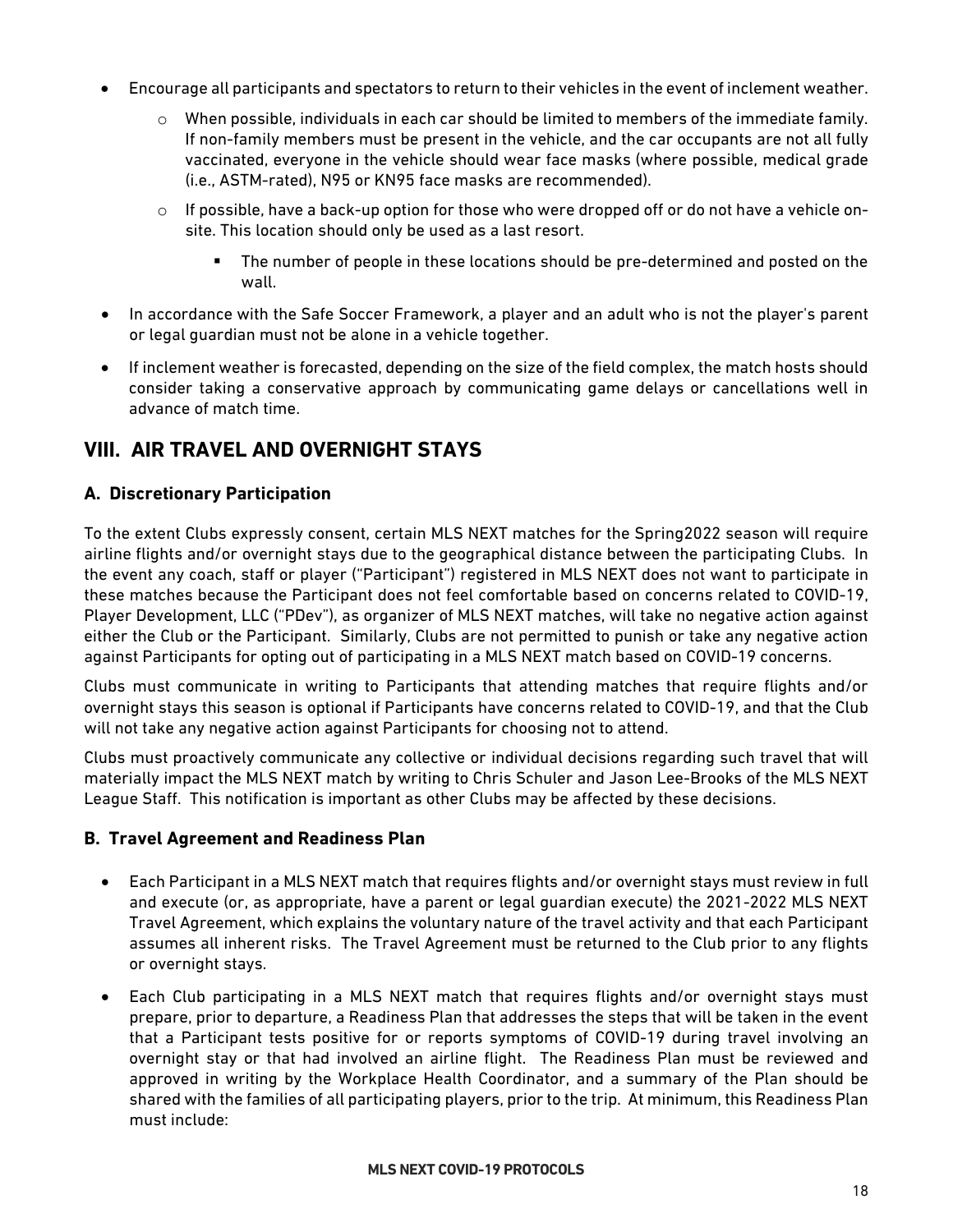- $\circ$  An isolation plan for individuals who become symptomatic or who test positive for COVID-19. That Plan should reduce, to the extent possible, contact between such individuals and other Participants, and must be in accordance with applicable CDC or PHAC guidelines and all applicable local or state/provincial regulations.
- $\circ$  An operational plan for how the Club will handle any extended isolation of the infected Participant out of market if necessary, or private transportation of the Participant home in a manner that reduces, to the extent possible, contact between the infected Participant and other Participants (e.g., a parent or chaperone renting a car, with the infected Participant sitting in the back row alone with windows down and both passengers wearing N-95 masks).
- $\circ$  Availability of face masks, disinfectant wipes, hand sanitizer, and appropriate personal protective equipment for the Club, including for an individual who becomes symptomatic or who tests positive and for an individual caring for or assisting an infected person.
- $\circ$  Understanding of all applicable local or state/provincial regulations regarding COVID-19.
- $\circ$  Contact information for: (i) local COVID-19 testing centers to the extent an individual becomes symptomatic; and (ii) public health authorities and airlines who must be notified of any infected individuals.

#### <span id="page-21-0"></span>**C. Review of Applicable Governmental Restrictions**

- As set forth above, prior to engaging in any overnight or airline travel, each Club must understand all applicable state/provincial and municipality regulations related to COVID-19 in the destination location (e.g., mask mandates, occupancy restrictions, reporting obligations) and relevant to return home (e.g., mandatory quarantines, out-of-state travel reporting).
- Clubs should routinely monitor for any travel restrictions imposed by their home jurisdictions, and those to which they plan to travel, given that restrictions may change on a continual basis.

#### <span id="page-21-1"></span>**D. Best Practices**

All individuals traveling with the Club should:

- Pack alcohol-based hand sanitizer (at least 60% ethanol alcohol (preferably 70% isopropanol)) and disinfectant wipes, and keep them within easy reach (in your carry-on). Wash hands frequently.
- Bring enough of any medication that may be necessary to last the entire road trip, including an extension caused by an unanticipated positive COVID-19 infection.
- Wear a face mask (where possible, medical grade (i.e., ASTM-rated), N95 or KN95 face masks are recommended).
- If possible, avoid ride share to the airport. To the extent a non-family member drives, ask the driver to open windows or put air conditioning on non-recirculation mode. If the driver is not wearing a face mask, request that he or she do so.
- Avoid touching frequently touched surfaces such as kiosks, touchscreens, and fingerprint scanners, ticket machines, turnstiles, handrails, restroom surfaces, elevator buttons, and benches. When you must touch these surfaces, use hand sanitizer afterwards.
- Use touchless payment and no-touch trash cans and doors when available. Exchange cash or credit cards by placing them in a receipt tray or on the counter rather than by hand, if possible.
- On the airplane: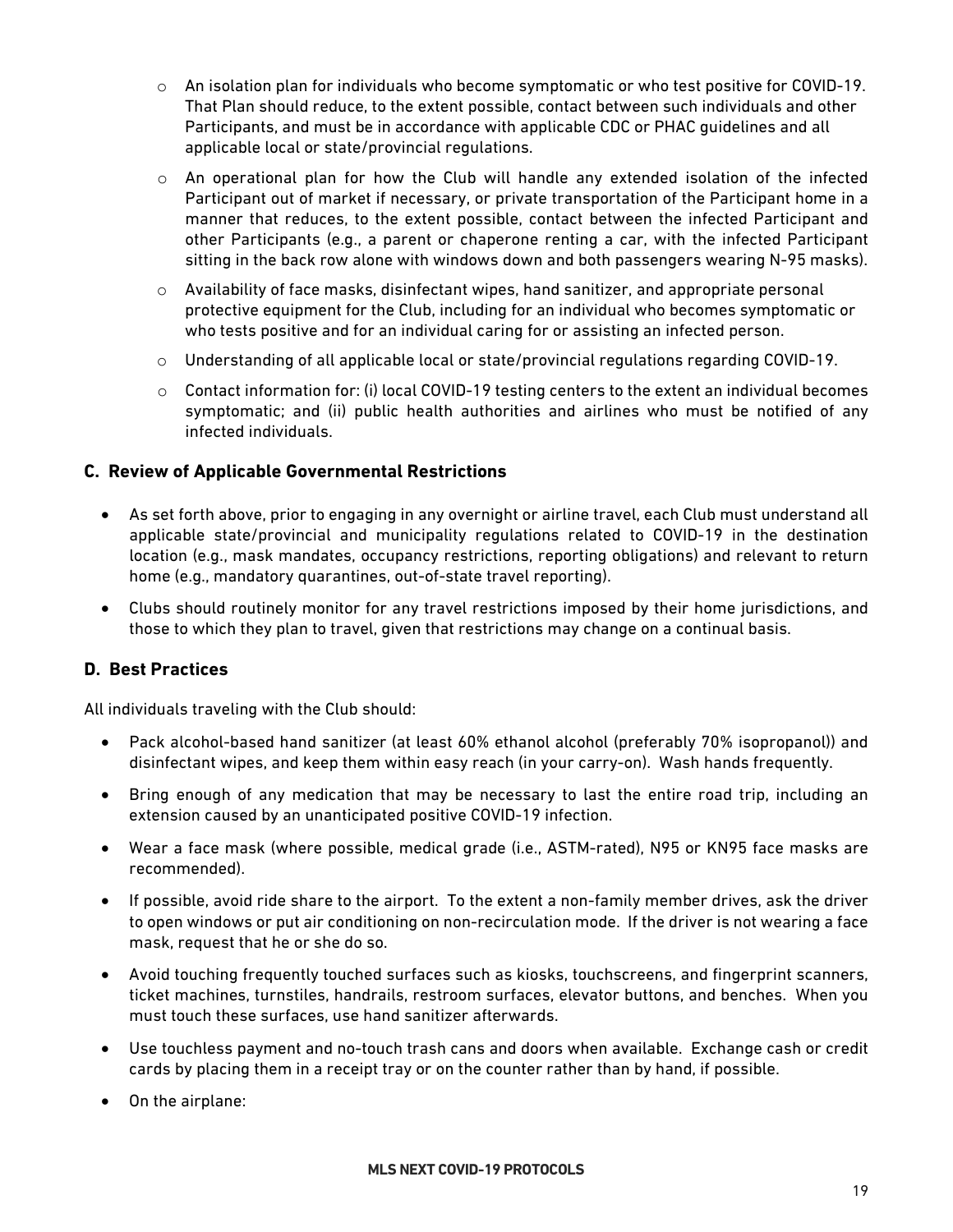- $\circ$  Where possible, follow physical distancing guidelines by staying at least 6 feet (2 meters in Canada) from people at the gate – and while boarding and leaving the aircraft.
- o Wear a face mask (where possible, medical grade (i.e., ASTM-rated), N95 or KN95 face masks are recommended) at all times while in the airport and on the plane.
- $\circ$  If you are seated next to someone, ask the flight attendant if you can move to a seat that has unoccupied seat(s) next to it.
- $\circ$  Clean surfaces, like tray tables, with disinfectant wipes and use hand sanitizer after touching any frequently used surfaces, such as the in-flight entertainment system.
- $\circ$  Remove your face mask only to eat or drink, and seek to avoid doing so when the duration of time on the airplane is up to 2 hours. Where possible, avoid eating and drinking at the same time as others in the same row or in the two rows in front or behind their row. Encourage traveling with prepacked food to be eaten in private (or, at minimum, with physical distancing of 6 feet (2 meters in Canada)) before or after the flight.
- o When using the restroom, use a disposable glove (or, if unavailable, a paper tissue) to touch any surface and wash hands with soap and water or hand sanitizer after each use. Close toilet lids before flushing. Wait several minutes before entering a lavatory after each use.

#### <span id="page-22-0"></span>**E. Team Ground Transportation**

- To the extent bus or large-occupancy vehicle transportation is used in the away market, Clubs should limit occupancy to no more than 50% of capacity and have passengers adhere to physical distancing protocols. All buses and large-occupancy vehicles must be configured to provide as many seats, rows and free space between passengers as possible; however, the front row must remain empty in all cases.
- Seating charts are recommended in case contact tracing analysis is later necessary.
- All passengers must wear face masks (where possible, medical grade (i.e., ASTM-rated), N95 or KN95 face masks are recommended) at all times on the bus or large-occupancy vehicle.
- Passengers must not eat when on the bus or large-occupancy vehicle, but passengers may consume bottled water to stay hydrated.
- Bus and large-occupancy vehicle companies and their drivers must adhere to the minimum standards for bus transit operators established by the CDC. Drivers must be certified as healthy by the company and otherwise ensure that the bus or large-occupancy vehicle is cleaned and disinfected before and after every trip.
- All efforts to increase ventilation, such as opening windows, during travel should be implemented. Any air conditioning should be set on non-recirculation mode.
- To the extent drivers park on-site and stay during the match, drivers must follow strict physical distancing guidelines.

#### <span id="page-22-1"></span>**F. Lodging**

• Club should confirm that all hotels in which they stay adhere to the enhanced industry-wide cleaning standards established by the Safe Stay initiative of the American Hotel & Lodging Association ("AHLA") (https://www.ahla.com/sites/default/files/SafeStay\_Guide.pdf), which is focused on enhanced hotel cleaning practices, social interactions, and workplace protocols to meet the new health and safety challenges and expectations presented by COVID-19.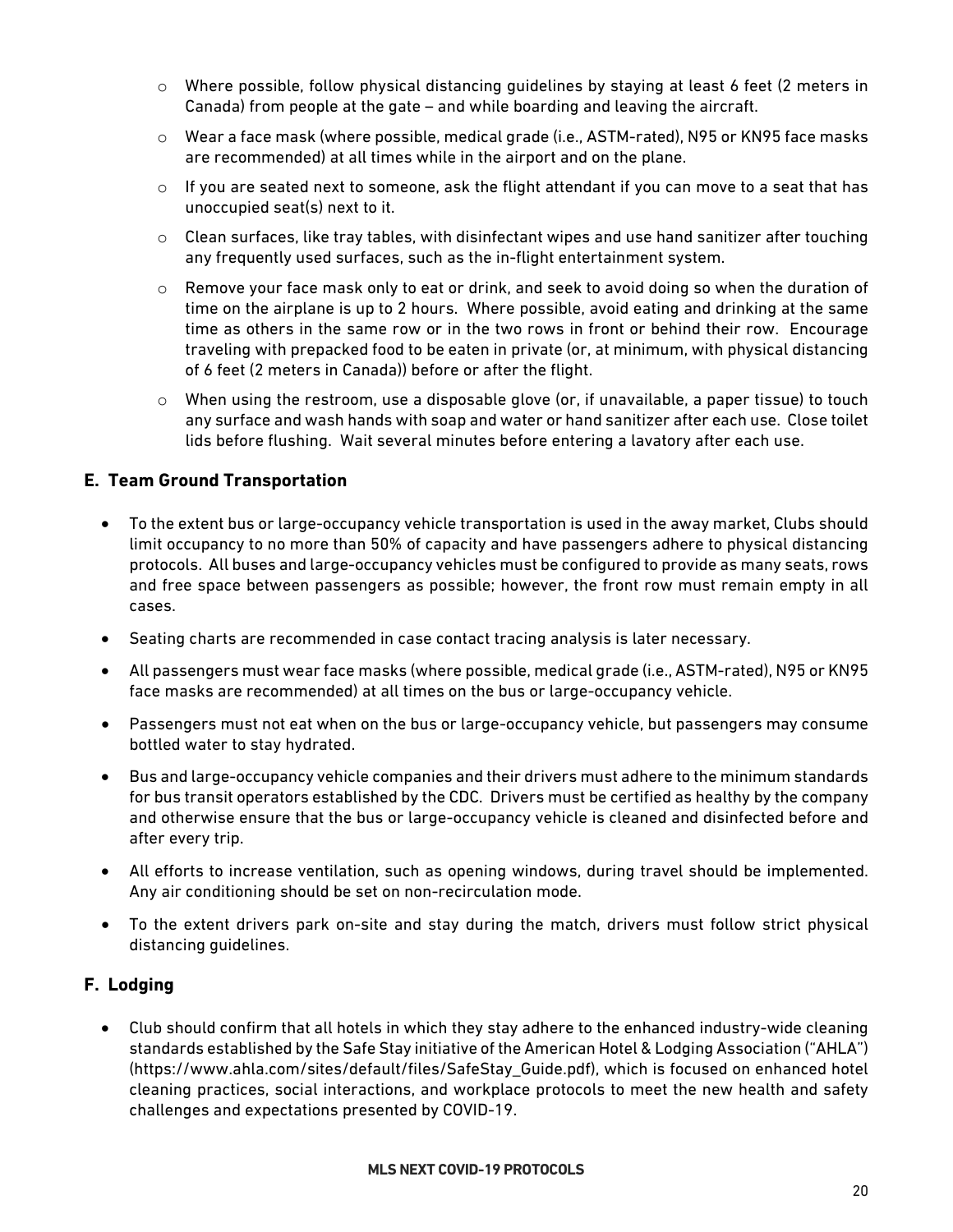- Clubs must obtain written confirmation of each hotel's safety and cleaning protocols specific to COVID-19.
- Clean rooms upon arrival using disinfectant wipes and other cleaning products, including any hightouch surfaces (e.g., luggage handles, key cards, remote controls, phones).
- Comply with physical distancing guidelines for eating meals if involving individuals who are not fully vaccinated, and seek where possible to eat in outdoor environments or private locations away from the public (e.g., room or delivery service).
- To the extent the Club gathers for meetings, video review or other purposes, choose an area that permits physical distancing between participants and individuals who are not fully vaccinated should wear face masks at all times. Outdoor space is highly encouraged, consistent with the approach taken at Club facilities set forth above in this Manual. If such meetings occur in confined or indoor environments, all participants must wear face masks (where possible, medical grade (i.e., ASTMrated), N95 or KN95 face masks are recommended).

#### <span id="page-23-0"></span>**G. Compliance with Safe Soccer Framework**

• All aspects of travel must follow U.S. Soccer's Safe Soccer Framework, including prohibition of a player and an adult who is not the player's parent or legal guardian being alone in a vehicle or hotel room together.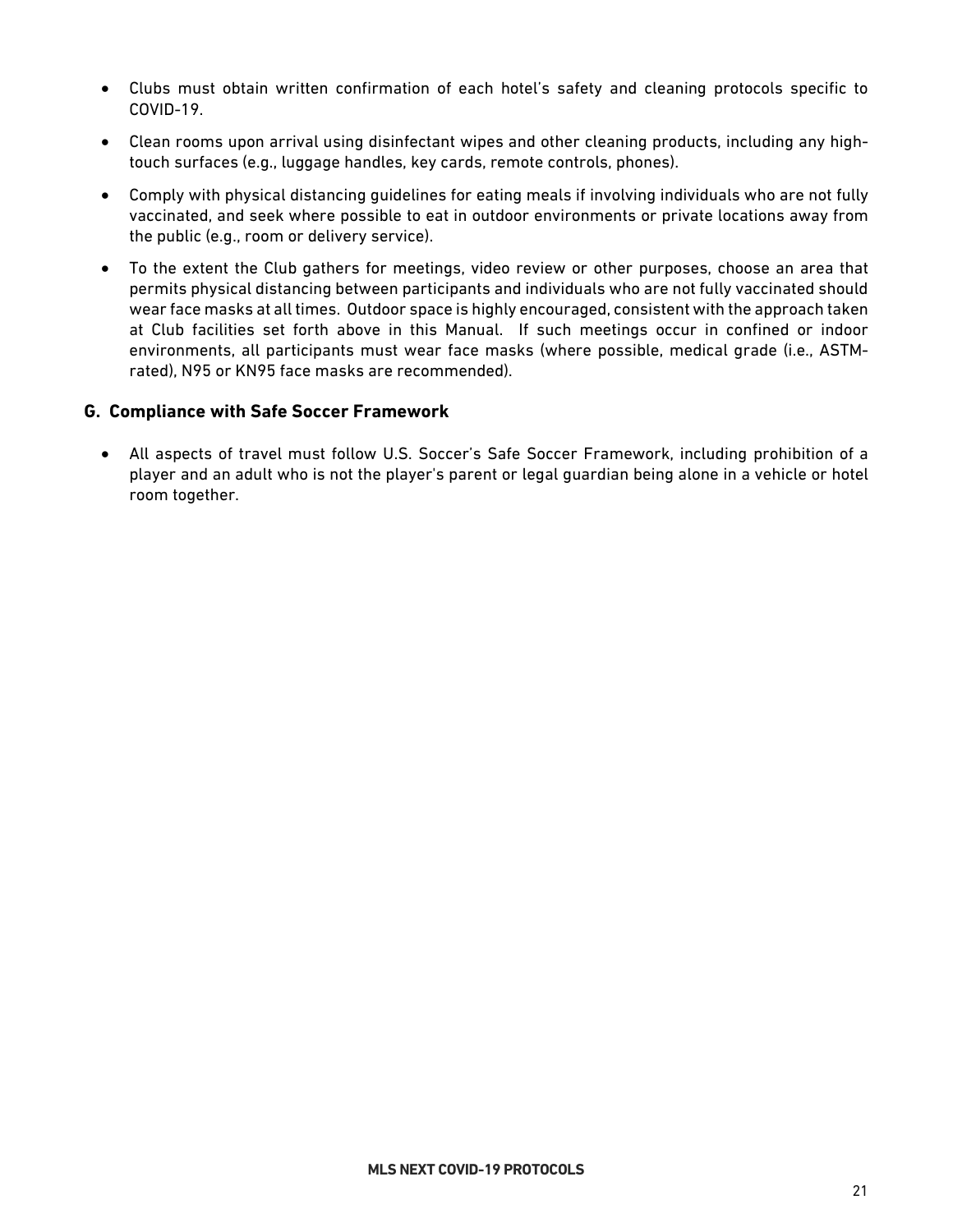#### <span id="page-24-0"></span>IX. APPENDIX A - STANDARDIZED SCREENING ASSESSMENT

|                                                                                                                                                                                                                                                                                                                              | <b>Standardized Screening Assessment</b>                                                                                                                                                                                                                                                                                                                                                                                                                                            |  |  |  |  |  |  |
|------------------------------------------------------------------------------------------------------------------------------------------------------------------------------------------------------------------------------------------------------------------------------------------------------------------------------|-------------------------------------------------------------------------------------------------------------------------------------------------------------------------------------------------------------------------------------------------------------------------------------------------------------------------------------------------------------------------------------------------------------------------------------------------------------------------------------|--|--|--|--|--|--|
|                                                                                                                                                                                                                                                                                                                              | Name: <b>Name:</b> All and the second contract of the second contract of the second contract of the second contract of the second contract of the second contract of the second contract of the second contract of the second contr                                                                                                                                                                                                                                                 |  |  |  |  |  |  |
|                                                                                                                                                                                                                                                                                                                              | Today's Date: with the control of the control of the control of the control of the control of the control of the control of the control of the control of the control of the control of the control of the control of the cont                                                                                                                                                                                                                                                      |  |  |  |  |  |  |
| This Standardized Screening Assessment (SSA); should be completed daily and prior to coming to the<br>facilities for training.<br>If all answers NO, Player will come to the facility.<br>If any answers YES, Player will not come to the facility, and will contact his primary<br>healthcare provider and notify his Coach |                                                                                                                                                                                                                                                                                                                                                                                                                                                                                     |  |  |  |  |  |  |
| Please answer the following questions:                                                                                                                                                                                                                                                                                       |                                                                                                                                                                                                                                                                                                                                                                                                                                                                                     |  |  |  |  |  |  |
|                                                                                                                                                                                                                                                                                                                              | 1) In the past 14 days, have you experienced any COVID-19 symptoms, including but not limited to:<br>Yes□ No□<br>Fever<br>Temperature: _________<br>Method: Choose an item.<br>Date last performed: ________________                                                                                                                                                                                                                                                                |  |  |  |  |  |  |
|                                                                                                                                                                                                                                                                                                                              | Yes□ No□<br>Couah<br>Yes⊟<br>No□<br>Shortness of breath or difficulty breathing                                                                                                                                                                                                                                                                                                                                                                                                     |  |  |  |  |  |  |
|                                                                                                                                                                                                                                                                                                                              | Yes□ No□<br>Chills or repeated shaking with chills<br>Yes□ No□<br>Muscle pain<br>Yes□ No□<br>Headache<br>Yes□ No□<br>Sore throat<br>Yes□ No□<br>Chest pain, palpitations or fatigue<br>Yes□ No□<br>New loss of smell or taste<br>Yes□ No□<br>Other<br>If other please explain: with the contract of the contract of the contract of the contract of the contract of the contract of the contract of the contract of the contract of the contract of the contract of the contract of |  |  |  |  |  |  |
|                                                                                                                                                                                                                                                                                                                              | 2) Have you traveled internationally or from a location considered high risk for COVID-19 in the past 14<br>days? Yes□ No□                                                                                                                                                                                                                                                                                                                                                          |  |  |  |  |  |  |
|                                                                                                                                                                                                                                                                                                                              | 3) Have you been exposed in the last 14 days to anyone that has been diagnosed with COVID-19 or had<br>COVID-19 symptoms? Yes□ No□                                                                                                                                                                                                                                                                                                                                                  |  |  |  |  |  |  |
|                                                                                                                                                                                                                                                                                                                              | 4) Is there any other reason to believe that you may have been exposed to the virus in the last 14 days?<br>Yes□ No□                                                                                                                                                                                                                                                                                                                                                                |  |  |  |  |  |  |
|                                                                                                                                                                                                                                                                                                                              | 5) Have you had a documented elevated temperature (> 38 °C, or 100.4 °F) in the last 72 hours?<br>Yes□ No□                                                                                                                                                                                                                                                                                                                                                                          |  |  |  |  |  |  |
|                                                                                                                                                                                                                                                                                                                              | IF YES TO ANY OF THE ABOVE QUESTIONS, PLEASE CONTACT YOUR<br>PRIMARY CARE PROVIDER AND PROVIDE NOTICE TO YOUR COACH                                                                                                                                                                                                                                                                                                                                                                 |  |  |  |  |  |  |